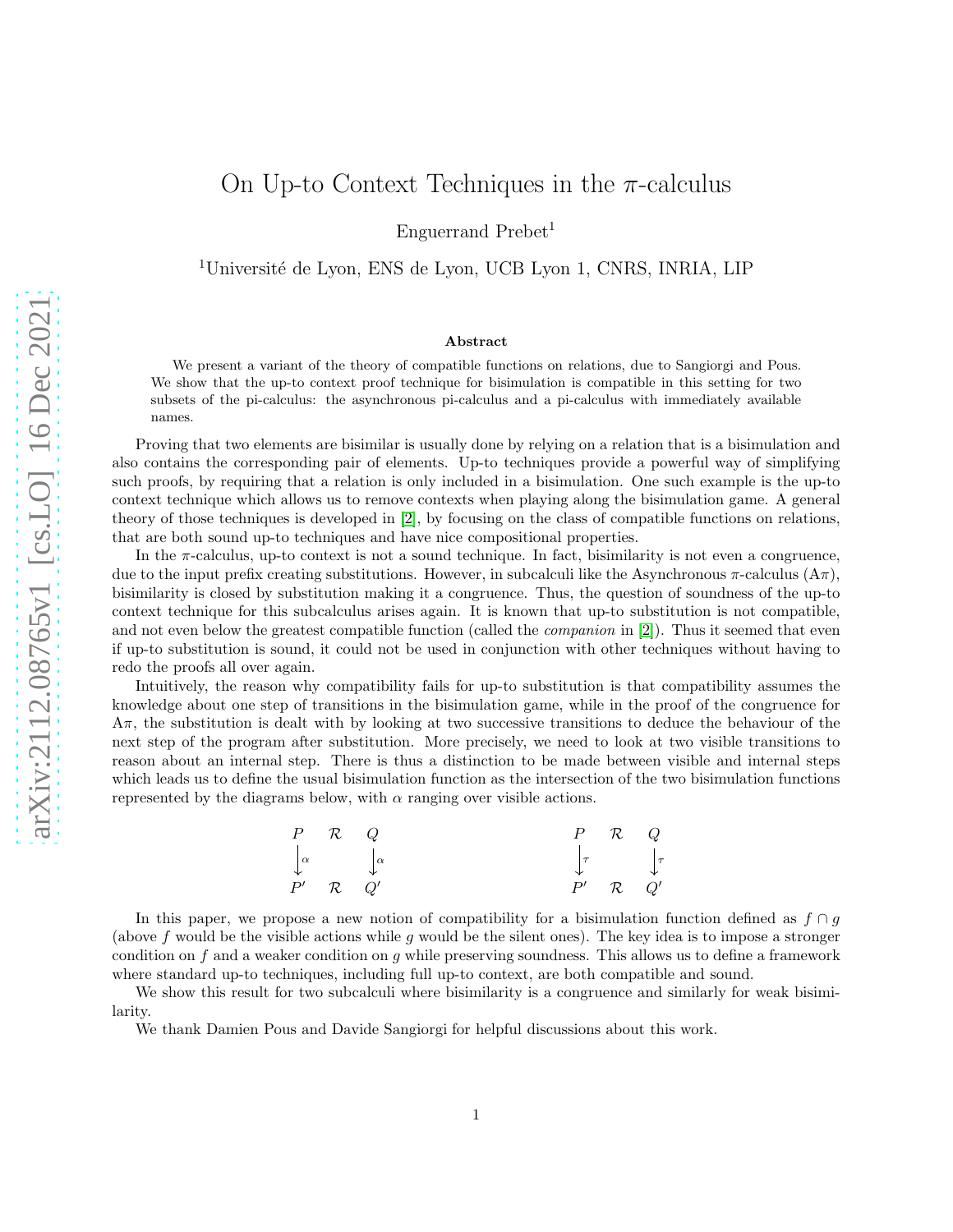### 1 Compatibility and Soundness

In this section, we present some standard results about compatibility and their usage to show the soundness of up-to techniques (Section [1.1\)](#page-1-0). Then we introduce *compatibility with a function* that is a generalisation of compatibility (Section [1.2\)](#page-1-1). This notion still provides a soundness result while keeping nice properties of compatible functions (like being composable).

### <span id="page-1-0"></span>1.1 Previous work

Here, we recall standard results for compatibility from [2].

**Definition 1** (Compatibility). f is g-compatible if  $f \circ g \subseteq g \circ f$ 

**Definition 2** (Soundness). f is g-sound via f' if f' is extensive and  $\mathcal{R} \subseteq (g \circ f)(\mathcal{R})$  implies  $f'(\mathcal{R}) \subseteq b(f'(\mathcal{R}))$ 

Compatible functions can be composed freely in a modular fashion.

**Lemma 3.** If  $f_1, f_2$  are g-compatible, then  $f_1 \circ f_2$  is g-compatible. If g is monotone, we also have that  $f_1 \cup f_2$  is g-compatible.

Compatible functions are useful as they are sound up-to techniques.

<span id="page-1-4"></span>**Lemma 4.** If f is monotone and g-compatible, then f is g-sound via  $f^{\omega}$ .

However, there are sound up-to techniques that are not exactly compatible. We can recover some of them using compatibility up-to.

<span id="page-1-2"></span>**Definition 5** (Compatible up-to). f is g-compatible up to f' when f' is expansive and  $f \circ g \subseteq g \circ f' \circ f$ .

Compatible functions up to  $f'$  can be related to compatible functions when  $f'$  is also compatible ensuring the soundness of such functions.

**Lemma 6.** If  $f'$  is idempotent, monotone and expansive, g-compatible and f is g-compatible up to  $f'$ , then  $f' \circ f$  is g-compatible.

Proof.

$$
f \circ g \subseteq g \circ f' \circ f
$$
  
\n
$$
f' \circ f \circ g \subseteq f' \circ g \circ f' \circ f
$$
  
\n
$$
\subseteq g \circ f' \circ f
$$
  
\n
$$
\subseteq g \circ f' \circ f
$$
  
\n
$$
f' \text{ is monotone}
$$
  
\n
$$
f' \text{ is g-compathible}
$$
  
\n
$$
f' \text{ is dempotent}
$$

 $\Box$ 

In fact, compatible functions are a subset of compatible functions up to  $f'$  for any expansive  $f'$ . Remark 7. If f' is expansive, g is monotone and f is g-compatible, then f is also g-compatible up to f'.

### <span id="page-1-1"></span>1.2 Compatibility with a function

Unfortunately, substitution is not a compatible function not even up to some compatible  $f'$ . To see why, we call b the bisimulation function associated to bisimilarity for the  $\pi$ -calculus (see Section [2.1\)](#page-4-0). We need the following lemma where  $\top$  is the universal relation:

<span id="page-1-3"></span>**Lemma 8.** Taking notations from CCS, we have  $(a, \overline{c} | \overline{c}, a | \overline{c}) \in b^2(\mathbb{T})$  but  $((a, \overline{c} | \overline{c}) \{a/c\}, (a | \overline{c}) \{a/c\}) \notin b^2(\top)$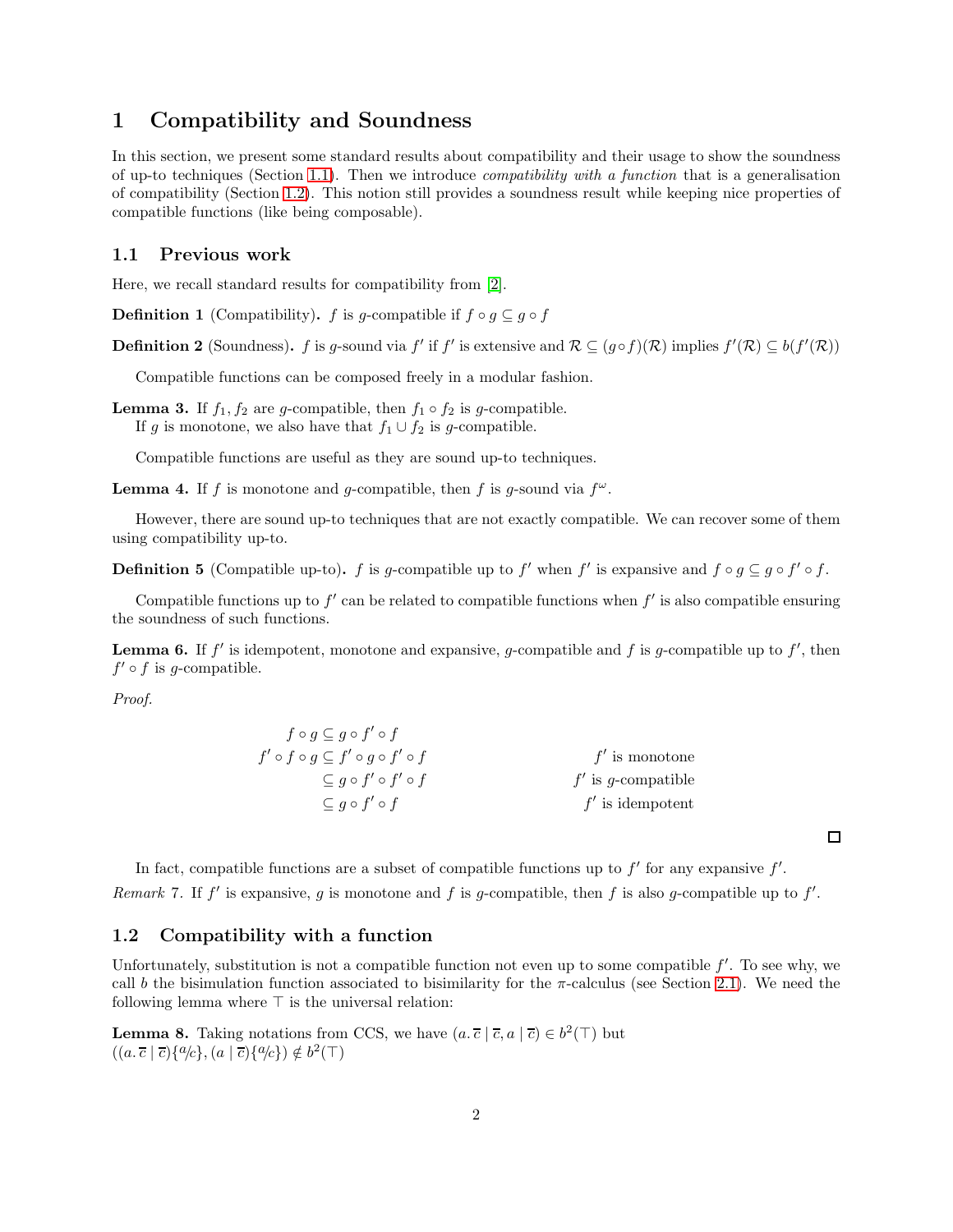*Proof.* First, by definition  $(\overline{c}, 0) \in \top$  so  $(a, \overline{c}, a), (\overline{c} | \overline{c}, \overline{c}) \in b(\top)$ . Therefore,  $(a, \overline{c} | \overline{c}, a | \overline{c}) \in b^2(\top)$ .

Then, we have  $(a.\overline{a} | \overline{a})\{a/c\} = a.\overline{a} | \overline{a} \stackrel{\tau}{\rightarrow} \overline{a}$  and the only transition that the second process can do is  $(a | \overline{a})\{a/c\} = a | \overline{a} \stackrel{\tau}{\rightarrow} 0$ . Thus, as  $\overline{a} \stackrel{a}{\rightarrow}$  but  $0 \not\rightarrow$ , we have  $(\overline{a}, 0) \notin b(\top)$ , meaning that  $(a, \overline{a} | \overline{a}, a | \overline{a}) \notin$  $b^2(\top)$ .  $\Box$ 

Being compatible up-to some compatible function implies being smaller than some other compatible function  $(f \subseteq f' \circ f)$  in Lemma [5\)](#page-1-2). So it is enough to show that substitution is not included in the companion t, which is the greatest compatible function. As t is compatible, we have that  $t \circ b^2(\top) \subseteq b^2(\top)$ . Thus, Lemma [8](#page-1-3) implies that  $\text{sub}(b^2(\top)) \not\subseteq t(b^2(\top))$ . This entails that up-to context is not compatible in the  $\pi$ -calculus.

This example is asynchronous and as we will see later, up-to substitution is sound for  $A\pi$ . Our goal is to adapt the notion of compatibility so that it captures up-to substitution.

The main idea is to proceed in two steps. We first focus on visible actions and establish compatibility with respect to the corresponding bisimulation function. Then, we exploit that result to prove a weaker version of compatibility on internal actions, which we define now.

**Definition 9** (Compatibility with). We say that f is h-compatible with g (or g, h-compatible) if  $f \circ (g \cap h) \subseteq$  $h \circ f$ .

Intuitively, with the knowledge we have about  $g$ , we are able to prove a sort of compatibility result on  $h$ . The main use of "compatibility with" is to prove  $g \cap h$ -soundness, in which case we do not need to prove exactly g, h-compatibility. For instance g-compatibility and  $g^2$ , h-compatibility is sufficient (see Thereom [15\)](#page-3-0).

In Section [2,](#page-4-1) we exploit this approach taking  $q$  as the bisimulation function restricted to visible actions and h the one restricted to internal actions.

"Compatibility with" can be linked back to standard compatibility as follows:

<span id="page-2-1"></span>**Lemma 10.** If f is  $g \cap h$ -compatible, then f is g, h-compatible and h, g-compatible.

If f is monotone, g-compatible and g, h-compatible, then f is  $g \cap h$ -compatible.

Proof.

- $f \circ (g \cap h) \subseteq (g \cap h) \circ f \subseteq g \circ f$  (and  $h \circ f$  respectively)
- The following proof uses Lemma [11,](#page-2-0) presented below.

$$
f \circ (g \cap h) = f \circ (g \cap (g \cap h))
$$
  
\n
$$
\subseteq f \circ g \cap f \circ (g \cap h)
$$
 by Lemma 11  
\n
$$
\subseteq g \circ f \cap f \circ (g \cap h)
$$
 by Lemma 11  
\n
$$
\subseteq g \circ f \cap h \circ f
$$
 is g,h-compatible  
\n
$$
= (g \cap h) \circ f
$$

 $\Box$ 

If f is a compatible function for  $q \cap h$ , like it is the case in Section [2,](#page-4-1) we cannot show directly that f is both g-compatible and g, h-compatible. Indeed, we only have the latter by Lemma [10.](#page-2-1) We show in Section [2](#page-4-1) that in the case of the  $\pi$ -calculus, things can be handled smoothly.

Since we often use monotone functions and intersections, we rely on the following lemma:

<span id="page-2-0"></span>**Lemma 11.** If f is monotone, then for any set  $A, B, f(A \cap B) \subseteq f(A) \cap f(B)$ . Similarly, for any function  $g, h, f \circ (g \cap h) \subseteq f \circ h \cap f \circ g.$ 

Conversely, for any  $g, h, f \circ g \cup f \circ h \subseteq f \circ (g \cup h)$ .

We can also build the composition and union of  $g$ , h-compatible functions under mild assumptions.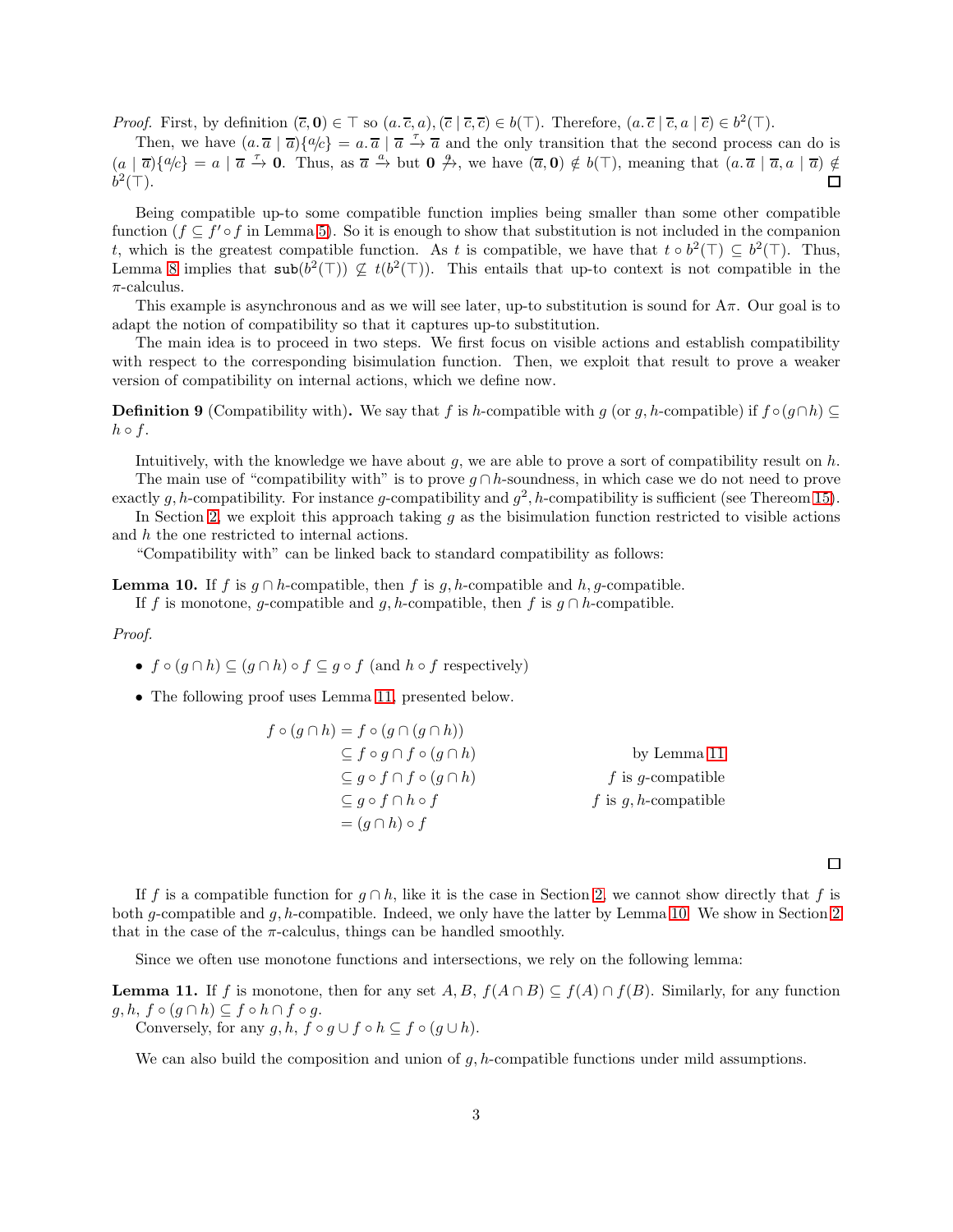<span id="page-3-1"></span>**Lemma 12.** If  $f_1, f_2$  are g-compatible, g, h-compatible and monontone, then  $f_1 \circ f_2$  is g, h-compatible.

*Proof.* By Lemma [10,](#page-2-1)  $f_1$  and  $f_2$  are  $g \cap h$ -compatible, so  $f_1 \circ f_2$  is too, meaning that  $f_1 \circ f_2$  is  $g, h$ compatible.  $\Box$ 

**Lemma 13.** If  $f_1, f_2, h$  are monotone and  $f_1, f_2$  are both g, h-compatible, then  $f_1 \cup f_2$  is g, h-compatible. Proof.

$$
(f_1 \cup f_2) \circ (g \cap h) = f_1 \circ (g \cap h) \cup f_2 \circ (g \cap h)
$$
  
\n
$$
\subseteq h \circ f_1 \cup h \circ f_2
$$
  
\n
$$
\subseteq h \circ (f_1 \cup f_2)
$$
  
\nby Lemma 11

**Corollary 14.** If  $f, h$  are monotone, g-compatible and  $g, h$ -compatible, then  $f^{\omega}$  is  $g, h$ -compatible.

Here, we state the theorem that is the equivalent of Lemma [4](#page-1-4) for compatibility with. Intuitively, if f is g-compatible, then we can use g any number of times to show the compatibility of f with respect to h (i.e. f is  $g^m$ , h-compatible), and this is enough to prove that f is a sound up-to technique for  $g \cap h$ .

<span id="page-3-0"></span>**Theorem 15.** If  $f, g, h$  are monotone and f is both g-compatible,  $g^m, h$ -compatible (with  $m \ge 1$ ) then f is  $g \cap h$ -sound via  $f'^{\omega}$  with  $f' = \bigcup_{i \leq m} f^i$ .

*Proof.* First, notice that  $\mathcal{R} \subseteq ((g \cap h) \circ f)(\mathcal{R})$  implies  $\mathcal{R} \subseteq (g \circ f)(\mathcal{R})$  and  $\mathcal{R} \subseteq (h \circ f)(\mathcal{R})$ .

On one side, we then have  $\mathcal{R} \subseteq (g \circ f)^m(\mathcal{R})$ , meaning  $\mathcal{R} \subseteq (g^m \circ f^m)(\mathcal{R})$  by compatibility and so  $\mathcal{R} \subseteq (g^m \circ f')(\mathcal{R})$ . On the other side, we have that  $\mathcal{R} \subseteq (h \circ f')(\mathcal{R})$  as h is monotone and  $m \geq 1$ . Therefore,  $\mathcal{R} \subseteq ((g^m \cap h) \circ f')(\mathcal{R}).$ 

By Lemma [10,](#page-2-1) f is  $g^m \cap h$ -compatible, so f' is too. Thus f' is  $g^m \cap h$ -sound via  $f'^\omega$  meaning  $f'^\omega(\mathcal{R}) \subseteq$  $(g^m \cap h)(f'^{\omega}(\mathcal{R}))$ . Therefore we have  $f'^{\omega}(\mathcal{R}) \subseteq h(f'^{\omega}(\mathcal{R}))$ . As f is g-compatible, we can also prove that  $f^{\prime\omega}(\mathcal{R}) \subseteq g(f^{\prime\omega}(\mathcal{R})).$ 

By combining the two, we obtain that  $f^{\prime\omega}(\mathcal{R}) \subseteq (g \cap h)(f^{\prime\omega}(\mathcal{R}))$ .

To prove  $g \cap h$ -soundness, we are thus interested in showing g-compatibility, and  $g^m$ , h-compatibility. By showing a weakening of compatibility with, we are able to compose functions with different  $m$ .

**Lemma 16.** If f is monotone, is g, h-compatible, and  $g' \subseteq g$ , then f is g', h-compatible.

*Proof.* As f is monotone,  $f \circ (g' \cap h) \subseteq f \circ (g \cap h)$ . So  $f \circ (g' \cap h) \subseteq h \circ f$ .

**Lemma 17.** If  $f_1, f_2$  are monotone, g-compatible,  $f_1$  is  $g^m$ , h-compatible,  $f_2$  is  $g^n$ , h-compatible with  $m \ge n$ and  $g \subseteq id$ , then  $f_1 \circ f_2$  and  $f_2 \circ f_1$  are  $g^m$ , *h*-compatible.

*Proof.* As  $g \subseteq id$ , so is  $g^{m-n}$  meaning  $g^m \subseteq g^n$ . Thus, we have that  $f_2$  is  $g^m$ , *h*-compatible. Also,  $f_1, f_2$  being g-compatible, they are also  $g^m$ -compatible. Therefore, by Lemma [12,](#page-3-1)  $f_1 \circ f_2$  and  $f_2 \circ f_1$  are  $g^m$ , *h*-compatible.

Compatibility with can also be combined with compatibility up to (see Definition [5\)](#page-1-2):

**Definition 18.** f is g, h-compatible up to f' when f' is expansive and  $f \circ (g \cap h) \subseteq h \circ f' \circ f$ .

**Lemma 19.** If  $f'$  is idempotent, monotone, g, h-compatible and f is g-compatible up to  $f'$ , g, h-compatible up to  $f'$ , then  $f' \circ f$  is  $g, h$ -compatible.

 $\Box$ 

 $\Box$ 

 $\Box$ 

 $\Box$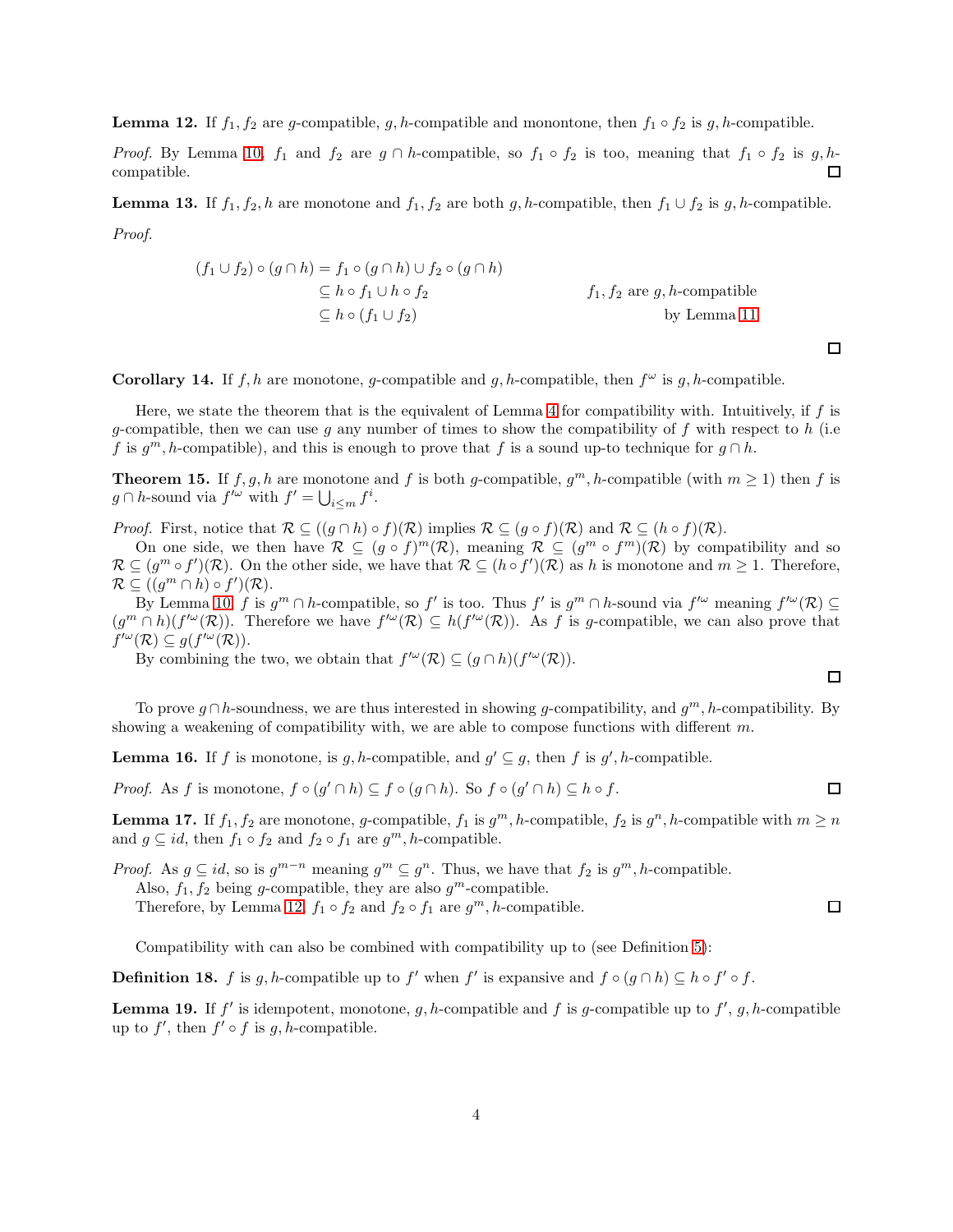Proof.

$$
f \circ (g \cap h) = f \circ (g \cap g \cap h)
$$
  
\n
$$
\subseteq f \circ g \cap f \circ (g \cap h)
$$
  
\n
$$
\subseteq g \circ f' \circ f \cap h \circ f' \circ f
$$
  
\n
$$
= (g \cap h) \circ f' \circ f
$$
  
\n
$$
f' \circ f \circ (g \cap h) \subseteq f' \circ (g \cap h) \circ f' \circ f
$$
  
\n
$$
\subseteq h \circ f' \circ f
$$
  
\n
$$
f' \text{ is monotone}
$$
  
\n
$$
f' \text{ is } g, h\text{-compatible}
$$
  
\n
$$
f' \text{ is idempotent}
$$

 $\Box$ 

**Lemma 20.** If f' is idempotent, g, h-compatible up to f'' and f is g, h-compatible up to f', then  $f' \circ f$  is  $g, h$ -compatible up to  $f''$ .

Proof.

$$
f \circ (g \cap h) = f \circ (g \cap g \cap h)
$$
  
\n
$$
\subseteq f \circ g \cap f \circ (g \cap h)
$$
  
\n
$$
\subseteq g \circ f' \circ f \cap h \circ f' \circ f
$$
  
\n
$$
= (g \cap h) \circ f' \circ f
$$
  
\n
$$
f' \circ f \circ (g \cap h) \subseteq f' \circ (g \cap h) \circ f' \circ f
$$
  
\n
$$
\subseteq h \circ f'' \circ f' \circ f
$$
  
\n
$$
f' \text{ is monotone}
$$
  
\n
$$
f' \text{ is } g, h\text{-compatible up to } f''
$$
  
\n
$$
f' \text{ is idempotent}
$$

 $\Box$ 

## <span id="page-4-1"></span>2 Up-to context in the  $\pi$ -calculus

We apply the theory developed above to the  $\pi$ -calculus. We recall the syntax and operational semantics of the  $\pi$ -calculus in Figure [1](#page-5-0) (symmetric transitions have omitted).

We now show the usage of compatibility with to prove the soundness of the up-to context techniques in subcalculi of the  $\pi$ -calculus. For that, we first show it using our framework on non-input contexts (Section [2.1\)](#page-4-0). This result is not new, but along the way, we prove that these up-to context techniques are  $\bar{b}_{\alpha}$ which will be required to compose it later on. Then, in Section [2.2,](#page-6-0) we isolate the key property (Definition [26\)](#page-6-1) that is needed to have the soundness of up-to substitution, and show how it gives the soundness result for upto context. We end by giving two subcalculi, the Asynchronous  $\pi$ -calculus and a  $\pi$ -calculus with immediately available names, where this property holds, thus proving up-to context technique can be used for these calculi.

### <span id="page-4-0"></span>2.1 Up-to behavioural relations and evaluation contexts

We briefly recall the simulation  $(s, \dots)$  and bisimulation functions  $b, \overline{b}$  and introduce their weaker versions  $b_{\alpha}, b_{\tau}$  that only impose conditions on visible and internal actions respectively.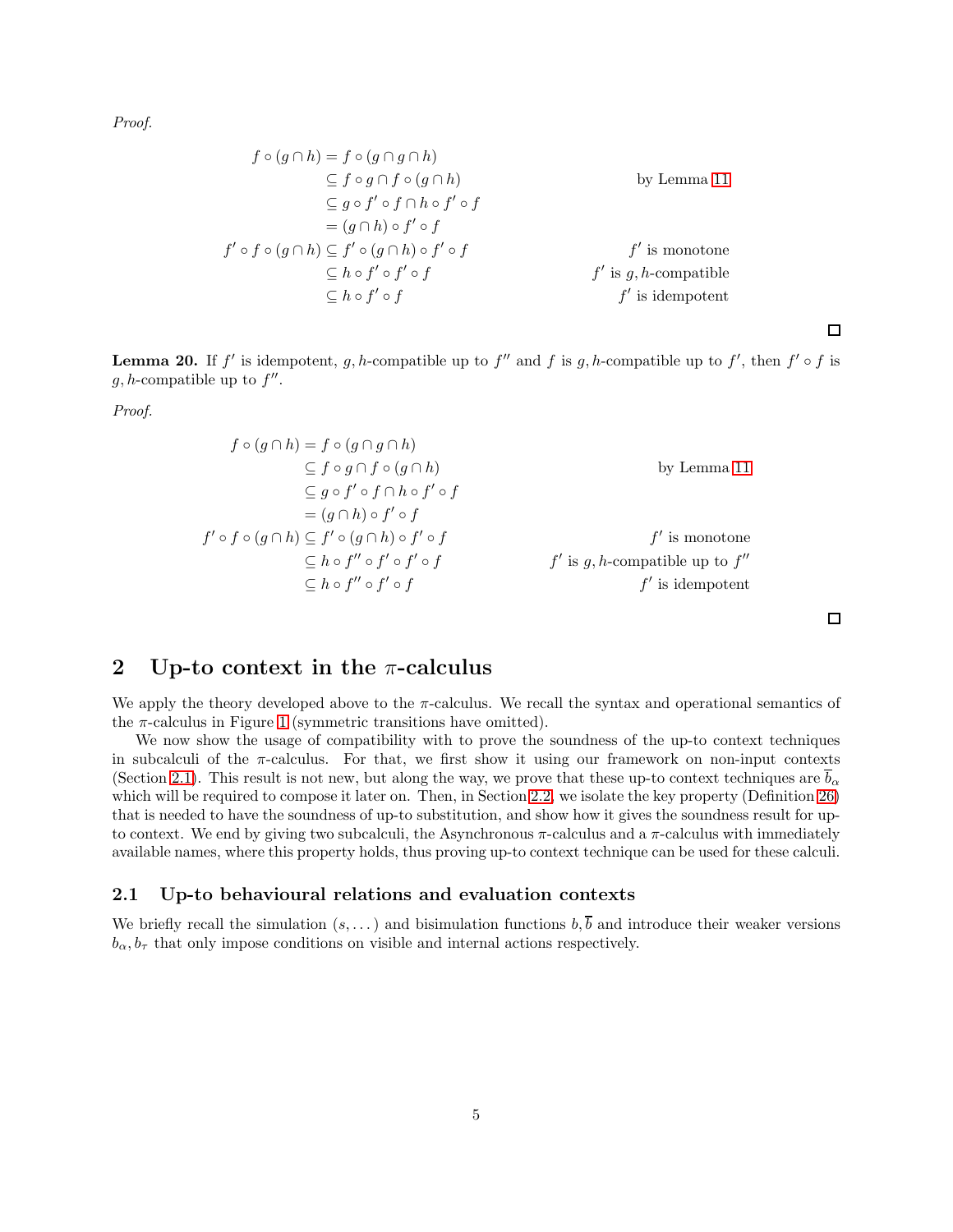$$
P, Q ::= |G | P | Q | (va) P | G
$$
  
\n
$$
G, G' ::= \mathbf{0} | \overline{a} \langle b \rangle. P | a \langle b \rangle. P | \tau. P | G + G'
$$
  
\n
$$
\alpha ::= \overline{a} \langle b \rangle | \overline{a} \langle b \rangle. P | a \langle b \rangle
$$
  
\n
$$
\mu ::= \alpha | \tau
$$
  
\n
$$
\frac{\text{REP}}{a(b). P \overline{a} \langle b \rangle. P \overline{a} \langle b \rangle. P} \overline{a} \langle b \rangle. P \overline{a} \langle b \rangle. P \overline{a} \langle b \rangle. P \overline{a} \langle b \rangle. P \overline{a} \langle b \rangle. P \overline{a} \langle b \rangle. P \overline{a} \langle b \rangle. P \overline{a} \langle b \rangle. P \overline{a} \langle b \rangle. P \overline{a} \langle b \rangle. P \overline{a} \langle b \rangle. P \overline{a} \langle b \rangle. P \overline{a} \langle b \rangle. P \overline{a} \langle b \rangle. P \overline{a} \langle b \rangle. P \overline{a} \langle b \rangle. P \overline{a} \langle b \rangle. P \overline{a} \langle b \rangle. P \overline{a} \langle b \rangle. P \overline{a} \langle b \rangle. P \overline{a} \langle b \rangle. P \overline{a} \langle b \rangle. P \overline{a} \langle b \rangle. P \overline{a} \langle b \rangle. P \overline{a} \langle b \rangle. P \overline{a} \langle b \rangle. P \overline{a} \langle b \rangle. P \overline{a} \langle b \rangle. P \overline{a} \langle b \rangle. P \overline{a} \langle b \rangle. P \overline{a} \langle b \rangle. P \overline{a} \langle b \rangle. P \overline{a} \langle b \rangle. P \overline{a} \langle b \rangle. P \overline{a} \langle b \rangle. P \overline{a} \langle b \rangle. P \overline{a} \langle b \rangle. P \overline{a} \langle b \rangle. P \overline{a} \langle b \rangle. P \overline{a} \langle b \rangle. P \overline{a} \langle b \rangle. P \overline{a} \langle b \rangle. P \overline{a} \langle b \rangle. P \overline{a} \langle b \rangle.
$$

<span id="page-5-0"></span>Figure 1: Syntax and Early Labelled Transition System of the full  $\pi$ -calculus

$$
s(\mathcal{R}) \stackrel{\text{def}}{=} \{ (P, Q) \mid \text{ for all } \mu, P', P \xrightarrow{\mu} P' \text{ implies there exists } Q' \text{ s.t } Q \xrightarrow{\mu} Q', P' \mathcal{R} Q' \}
$$
  
\n
$$
s_{\alpha}(\mathcal{R}) \stackrel{\text{def}}{=} \{ (P, Q) \mid \text{ for all } \alpha, P', P \xrightarrow{\alpha} P' \text{ implies there exists } Q' \text{ s.t } Q \xrightarrow{\alpha} Q', P' \mathcal{R} Q' \}
$$
  
\n
$$
s_{\tau}(\mathcal{R}) \stackrel{\text{def}}{=} \{ (P, Q) \mid \text{ for all } P', P \xrightarrow{\tau} P' \text{ implies there exists } Q' \text{ s.t } Q \xrightarrow{\tau} Q', P' \mathcal{R} Q' \}
$$
  
\n
$$
b(\mathcal{R}) \stackrel{\text{def}}{=} s(\mathcal{R}) \cap s(\mathcal{R}^{-1})
$$
  
\n
$$
b_{\tau}(\mathcal{R}) \stackrel{\text{def}}{=} s_{\tau}(\mathcal{R}) \cap s_{\tau}(\mathcal{R}^{-1})
$$
  
\n
$$
\overline{b} \stackrel{\text{def}}{=} id \cap b
$$
  
\n
$$
\overline{b}_{\alpha}(\mathcal{R}) \stackrel{\text{def}}{=} id \cap b_{\alpha}
$$
  
\n
$$
\overline{b}_{\tau}(\mathcal{R}) \stackrel{\text{def}}{=} id \cap b_{\tau}
$$

The variant  $b(\mathcal{R})$  only contains pairs that are also in  $\mathcal{R}$ , thus corresponding to the notion of respectfulness. As all the up-to techniques we use are monotone, any results for  $b_\alpha$  (resp.  $b_\tau$ ) also holds with their variant  $\overline{b}_{\alpha}$  (resp.  $\overline{b}_{\tau}$ ). We note  $\sim$  for the bisimilarity.

Remark 21.

- $b = b_{\alpha} \cap b_{\tau}, \overline{b} = \overline{b}_{\alpha} \cap \overline{b}_{\tau}.$
- All functions are monotone.
- $\overline{b}, \overline{b}_{\alpha}, \overline{b}_{\tau} \subseteq id$

We will now define some up-to techniques corresponding to evaluation contexts and prove their  $b_{\alpha}$ compatibility and  $b_{\tau}$ -compatibility with  $b_{\alpha}$ .

$$
\mathcal{F}_S(\mathcal{R}) = S\mathcal{R}S^{-1} \qquad \qquad \text{refl}(\mathcal{R}) = \{(P, P)\}
$$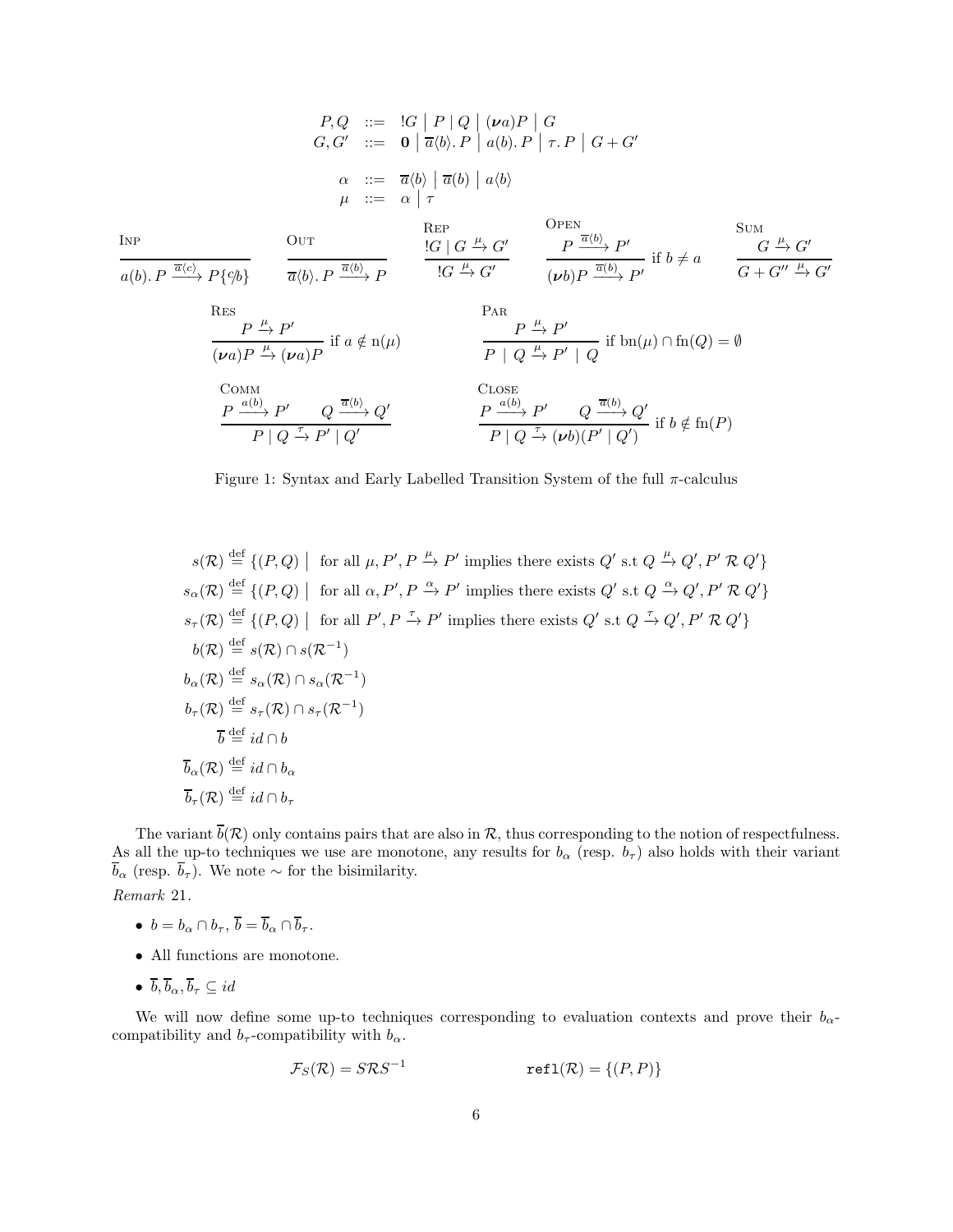**Lemma 22.**  $\mathcal{F}_{\sim}$ , *id*, ref1 are  $b_{\alpha}$ -compatible.

Evaluation contexts contain parallel composition and restriction.

$$
\text{res}(\mathcal{R})=\{((\nu\widetilde{a})P,(\nu\widetilde{a})Q)\,\bigm| \,\,P\mathrel{\mathcal{R}} Q\} \qquad \qquad \text{pcomp}(\mathcal{R})=\{(P\mid P',Q\mid Q')\,\,\bigm| \,\,P\mathrel{\mathcal{R}} Q, P'\mathrel{\mathcal{R}} Q'\}
$$

**Lemma 23.** res, pcomp are  $b_{\alpha}$ -compatible.

By direct application of Lemma [10](#page-2-1) and existing results of b-compatibility [1], we have that  $\mathcal{F}_{\sim}$ , id, refl, res are  $b_{\alpha}$ ,  $\bar{b}_{\tau}$ -compatible, and pcomp is  $b_{\alpha}$ ,  $\bar{b}_{\tau}$ -compatible up to res.

Thus, we are able to take the union and compose while remaining sound according to Theorem [15.](#page-3-0)

<span id="page-6-2"></span>Corollary 24.  $(id \cup \mathcal{F}_{\sim} \cup \text{refl} \cup \text{res} \cup \text{pcomp})^{\omega}$  is b-sound.

Corollary [24](#page-6-2) is not new, but we obtain it via  $b_{\alpha}$ -compatibility and  $b_{\alpha}, \bar{b}_{\tau}$ -compatibility instead of bcompatibility. This is used below to compose those techniques with up-to substitution which is not bcompatible.

In fact, we can already go further and add the remaining non-input contexts.

$$
\tan(\mathcal{R}) = \{ (\tau, P, \tau, Q) \mid P \mathcal{R} Q \} \qquad \text{out}(\mathcal{R}) = \{ (\overline{a} \langle b \rangle, P, \overline{a} \langle b \rangle, Q) \mid P \mathcal{R} Q \}
$$
\n
$$
\text{sum}(\mathcal{R}) = \{ (G_1 + G_2, G_1' + G_2') \mid G_1 \mathcal{R} G_1', G_2 \mathcal{R} G_2' \} \qquad \text{rep}(\mathcal{R}) = \{ (G, G') \mid G \mathcal{R} G' \}
$$

Lemma 25.

- tau, is  $b_{\alpha}$ -compatible.
- id ∪ out is  $\bar{b}_\alpha$ -compatible.
- $id \cup \text{sum is } b_{\alpha}$ -compatible.
- id ∪ rep is  $b_{\alpha}$ -compatible up-to pcomp  $\cup id$

Similarly, using Lemma [10](#page-2-1) and existing results, we have that  $id\cup \texttt{tau}$  and  $id\cup \texttt{out}$  are  $\overline{b}_{\alpha}, \overline{b}_{\tau}$ -compatible,  $id \cup \text{sum is } \overline{b}_{\alpha}, \overline{b}_{\tau}$ -compatible and  $id \cup \text{rep is } \overline{b}_{\alpha}, \overline{b}_{\tau}$ -compatible up to pcomp $\cup id$ .

### <span id="page-6-0"></span>2.2 Up-to substitution and input for subcalculi of  $\pi$

Next up, we can add substitution and input related contexts. The substitution makes use of Theorem [15](#page-3-0) with  $m > 1$ .

The proof requires an additional property that is not true in general in the  $\pi$ -calculus.

<span id="page-6-1"></span>**Definition 26** (Aliased Communication Property). We say that a set of processes  $P$  satisfies the *aliased communication property* if for all processes  $P$  in  $\mathcal{P}$ , we have the following properties:

- $P \xrightarrow{\overline{a}\langle b \rangle} \xrightarrow{c\langle b \rangle} P'$  implies  $P\sigma \xrightarrow{\tau} P' \sigma$  for all  $\sigma$  s.t.  $a\sigma = c\sigma$ .
- $P \xrightarrow{\overline{a}(b)} \xrightarrow{c(b)} P'$  implies  $P \sigma \xrightarrow{\tau} (\nu b) P' \sigma$  for all  $\sigma$  s.t.  $a\sigma = c\sigma$ .

This property is for instance satisfied in the asynchronous  $\pi$ -calculus and used to show that bisimilarity on asynchronous  $\pi$ -terms is closed by substitution.

$$
\text{sub}(\mathcal{R}) = \{ (P\sigma, Q\sigma) \mid P \mathcal{R} Q \} \qquad \text{inp}(\mathcal{R}) = \{ (a(b).P, a(b).Q) \mid P \mathcal{R} Q \}
$$

Lemma 27.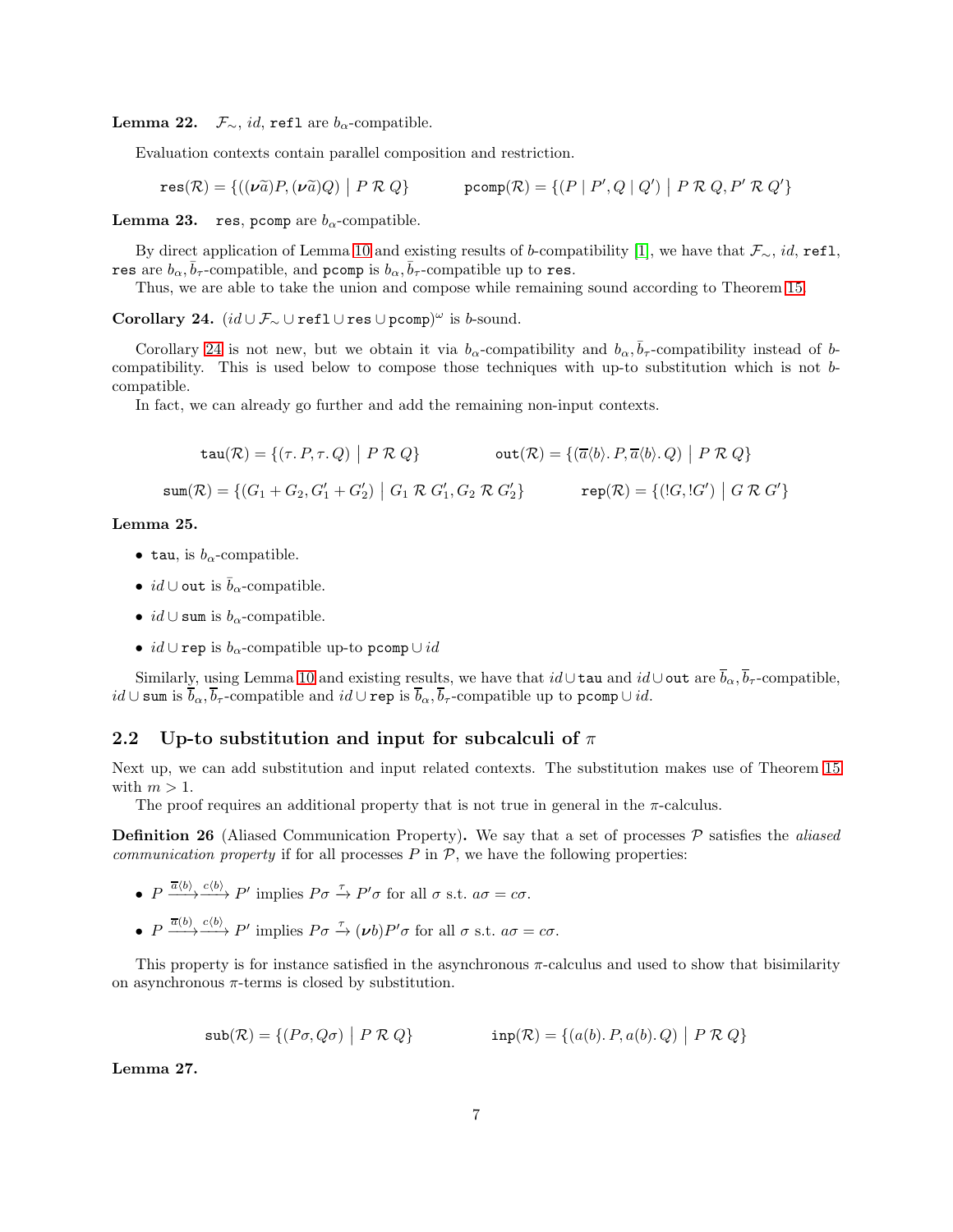- sub is  $b_{\alpha}$ -compatible and  $b_{\alpha}^2$ ,  $b_{\tau}$ -compatible up to  $\mathcal{F}_{\equiv} \circ \texttt{res}.$
- inp is  $\overline{b}_{\alpha}, b_{\tau}$ -compatible.
- $id \cup \text{inp is } \overline{b}_{\alpha}$ -compatible up to sub.

Proof.

• We rely on  $[4, Lemma 1.4.13]$ :

Lemma 28.

- 1. If  $P\sigma \xrightarrow{\alpha} P'$  then  $P \xrightarrow{\alpha'} P''$  for some  $\alpha', P''$  with  $\alpha'\sigma = \alpha$  and  $P''\sigma = P'$ .
- 2. If  $P\sigma \stackrel{\tau}{\rightarrow} P'$  then
	- (a)  $P \xrightarrow{\tau} P''$  for some P'' with  $P''\sigma = P'$ , or
	- (b)  $P \xrightarrow{\overline{a}\langle b \rangle} P''$  for some  $P'', a, b, c$  with  $a\sigma = c\sigma$  and  $P''\sigma \equiv P'$ , or
	- (c)  $P \xrightarrow{\overline{a}(b)} \xrightarrow{c(b)} P''$  for some  $P'', a, b, c$  with  $a\sigma = c\sigma$  and  $(vb)P''\sigma \equiv P'$ .

b<sub>α</sub>-compatibility follows from the lemma and that if  $Q \xrightarrow{\alpha'} Q'$ , then  $Q\sigma \xrightarrow{\alpha'\sigma} Q'\sigma$ .

Take a relation R and some processes  $P, Q$  such that  $(P, Q) \in b^2_\alpha \cap b_\tau(\mathcal{R})$ . We want to show that for all  $\sigma$ ,  $(P\sigma, Q\sigma) \in b_{\tau} \circ \mathcal{F}_{\equiv} \circ \text{res} \circ \text{sub}(\mathcal{R})$ .

Take  $P\sigma \stackrel{\tau}{\rightarrow} P'$ , by the lemma, we have three cases:

- 1. either  $P \stackrel{\tau}{\to} P''$  for some  $P''$  with  $P''\sigma = P'$ . Then, as  $(P,Q) \in b_{\tau}(\mathcal{R})$ ,  $Q \stackrel{\tau}{\to} Q'$  and  $P' \mathcal{R} Q'$ . Thus,  $Q\sigma \xrightarrow{\tau} Q'\sigma$  and  $(P'\sigma, Q'\sigma) \in \text{sub}(\mathcal{R}) \subseteq \mathcal{F}_{\equiv} \circ \text{res} \circ \text{sub}(\mathcal{R})$ .
- 2. or  $P \xrightarrow{\overline{\alpha}(b)} \xrightarrow{c(b)} P''$  for some  $P'', a, b, c$  with  $a\sigma = c\sigma$  and  $P''\sigma \equiv P'$ . Then, as  $(P, Q) \in b^2_\alpha(\mathcal{R})$ ,  $Q \xrightarrow{\overline{a}(b)} \xrightarrow{c(b)} Q''$  and P'' R Q''. Thus, by the Aliased Communication Property  $Q\sigma \xrightarrow{\tau} Q''\sigma$  and  $(P', Q''\sigma) \in \mathcal{F}_{\equiv} \circ \mathtt{sub}(\mathcal{R}) \subseteq \mathcal{F}_{\equiv} \circ \mathtt{res} \circ \mathtt{sub}(\mathcal{R}).$
- 3. or  $P \xrightarrow{\overline{a}(b)} \xrightarrow{c(b)} P''$  for some  $P'', a, b, c$  with  $a\sigma = c\sigma$  and  $(\nu b)P''\sigma \equiv P'$ . Then, as  $(P, Q) \in b^2_\alpha(\mathcal{R})$ ,  $Q \xrightarrow{\overline{a}(b)} \xrightarrow{c(b)} Q''$  and P'' R Q''. Thus, by the Aliased Communication Property  $Q\sigma \xrightarrow{\tau} (\nu b)Q''\sigma$ and  $(P', Q''\sigma) \in \mathcal{F}_{\equiv} \circ \texttt{res} \circ \texttt{sub}(\mathcal{R}).$
- Trivial (no transition)
- We can prove inp  $\subseteq b_{\alpha} \circ \text{sub.}$

Then,

$$
(id \cup \text{inp}) \circ \overline{b}_{\alpha} = \overline{b}_{\alpha} \cup \text{inp} \circ \overline{b}_{\alpha}
$$
  
\n
$$
\subseteq b_{\alpha} \cup b_{\alpha} \circ \text{sub} \circ \overline{b}_{\alpha}
$$
  
\n
$$
\subseteq b_{\alpha} \circ (id \cup \text{sub} \circ \overline{b}_{\alpha})
$$
 by Lemma 11

Thus we know that  $id \cup \text{sub} \circ \overline{b}_{\alpha} \subseteq \text{sub} \subseteq \text{sub} \circ (id \cup \text{inp}).$ 

On the other hand, we have  $(id \cup \text{inp}) \circ \overline{b}_{\alpha} \subseteq (id \cup \text{inp}) \subseteq \text{sub} \circ (id \cup \text{inp})$ . So  $(id \cup \text{inp}) \circ \overline{b}_{\alpha} \subseteq$  $b_{\alpha} \circ \texttt{sub} \circ (id \cup \texttt{inp}) \cap \texttt{sub} \circ (id \cup \texttt{inp}) = \overline{b}_{\alpha} \circ \texttt{sub} \circ (id \cup \texttt{inp}).$ 

The property defined in Definition [26](#page-6-1) is only used to show that sub is  $b^2_\alpha$ ,  $b_\tau$ -compatible up to res. However, because the compatibility of inp is shown up to sub, the soundness of the corresponding technique relies on the compatibility result for sub.

Finally, if we aggregate all the results:

<span id="page-7-0"></span>**Theorem 29.** If the aliased communication property holds, then  $(\mathcal{F}_{\sim} \cup id \cup \text{refl} \cup \text{sub} \cup \text{res} \cup \text{pcomp} \cup$  $\operatorname{\mathsf{sum}} \cup \operatorname{\mathsf{rep}} \cup \operatorname{\mathsf{tau}} \cup \operatorname{\mathsf{out}} \cup \operatorname{\mathsf{inp}})^\omega$  is  $\overline{b}\text{-}\operatorname{sound}.$ 

 $\Box$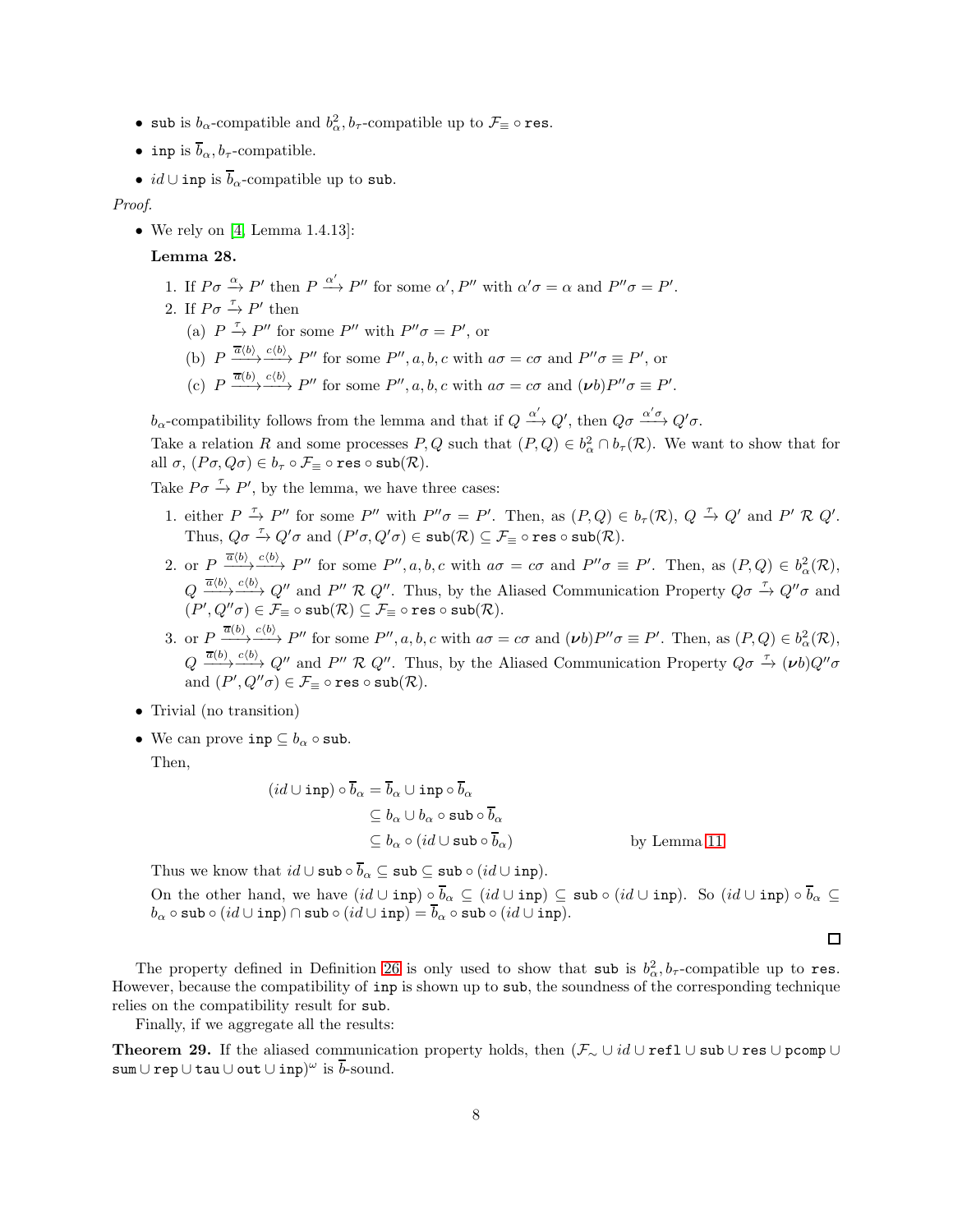### 2.3 Subcalculi satisfying the aliased communication property

We present two subcalculi satisfying the aliased communication property. The property does not hold in general because of processes like  $\bar{a}$ . b. Thus, we look at  $A\pi$ , where outputs cannot guard processes, and processes with immediately available names, where dually inputs cannot be guarded.

Asynchronous  $\pi$ -calculus. The asynchronous  $\pi$ -calculus is defined by imposing that outputs no longer guard a process, meaning that there are forbidden in sums and in  $\overline{a}\langle b \rangle$ . P, we have P = 0.

 $\Box$ 

**Lemma 30.** A $\pi$  satisfies the Aliased Communication Property.

Proof. This is the direct application of Lemma 5.3.2 (3) and (4) in [\[4\]](#page-10-0).

Immediately available names. Immediately available names may only be used in input as soon as the name is created. This is a weaker notion than linear receptiveness or uniform receptiveness [3] which impose that exactly one input (resp. replicated input) must be accessible.

This discipline is formalised by the following typing rules where  $\Gamma$  is the set of name that can be used as input.

$$
\frac{\emptyset \vdash P}{\Gamma \vdash \tau.\, P, \overline{a} \langle b \rangle.\, P} \qquad \frac{\Gamma \vdash G}{\Gamma \vdash !G} \qquad \frac{\emptyset \vdash P \qquad a \in \Gamma}{\Gamma \vdash a(b).\, P} \qquad \frac{\Gamma, a \vdash P}{\Gamma \vdash (\nu a)P} \qquad \frac{\Gamma \vdash P \qquad \Gamma \vdash Q}{\Gamma \vdash P \mid Q} \qquad \frac{\emptyset \vdash G \qquad \emptyset \vdash G'}{\emptyset \vdash G + G'}
$$

Note that because of the typing rule for sum, inputs are forbidden in sums.

Typable processes form a subcalculus of the  $\pi$ -calculus. Indeed, the set of typable processes is closed by transitions as expressed by the lemma below.

**Lemma 31** (Subject Reduction). If  $\Gamma \vdash P$  and  $P \xrightarrow{\mu} P'$ , then  $\Gamma \cup \text{bn}(\mu) \vdash P'$ .

Lemma 32. The set of typable processes satisfies the Aliased Communication Property.

As a consequence of Theorem [29,](#page-7-0) the up-to context techniques is sound for both subcalculi.

#### 2.4 The weak case

We show how these results can be adapted to the weak case. The weak arrows are defined as usual:  $\Rightarrow^{\text{def}}_{= \rightarrow^*}$ ,  $\stackrel{\alpha}{\Rightarrow} \stackrel{\text{def}}{=} \Rightarrow \stackrel{\alpha}{\Rightarrow} \Rightarrow$ ,  $\stackrel{\widehat{\alpha}}{\Rightarrow} \stackrel{\text{def}}{=} \Rightarrow$  and  $\stackrel{\widehat{\tau}}{\Rightarrow} \stackrel{\text{def}}{=} \Rightarrow$ .

We define the simulation functions for the weak case  $ws, ws_{\alpha}, ws_{\tau}$ , the corresponding bisimulation functions  $wb, wb_{\tau}$ , and their variant  $wb, wb_{\tau}$ ,  $wb_{\tau}$  follow as expected.

$$
ws(\mathcal{R}) \stackrel{\text{def}}{=} \{ (P,Q) \mid \text{ for all } \mu, P', P \xrightarrow{\mu} P' \text{ implies there exists } Q' \text{ s.t } Q \xrightarrow{\hat{\mu}} Q', P' \mathcal{R} Q' \}
$$
  

$$
ws_{\alpha}(\mathcal{R}) \stackrel{\text{def}}{=} \{ (P,Q) \mid \text{ for all } \alpha, P', P \xrightarrow{\alpha} P' \text{ implies there exists } Q' \text{ s.t } Q \xrightarrow{\alpha} Q', P' \mathcal{R} Q' \}
$$
  

$$
ws_{\tau}(\mathcal{R}) \stackrel{\text{def}}{=} \{ (P,Q) \mid \text{ for all } P', P \xrightarrow{\tau} P' \text{ implies there exists } Q' \text{ s.t } Q \Rightarrow Q', P' \mathcal{R} Q' \}
$$

Weak bisimilarity is noted  $\approx$ .

Most results true in the strong case also hold in the weak case. We give details about those whose statement or proof need to be adapted.

First, it is known that up-to weak bisimilarity is not a sound technique. However, we can still use up-to strong bisimilarity but also use the expansion preorder  $\geq$ .

Take  $s'(\mathcal{R}) \stackrel{\text{def}}{=} \{ (P,Q) \mid \text{for all } \mu, P', P \stackrel{\mu}{\to} P' \text{ implies there exists } Q' \text{ s.t } Q \stackrel{\hat{\mu}}{\to} Q', P' \mathcal{R} Q' \}$  where  $\frac{\hat{\alpha}}{\rightarrow} \stackrel{\text{def}}{=} \stackrel{\hat{\alpha}}{\rightarrow}$  and  $\stackrel{\hat{\tau}}{\rightarrow} \stackrel{\text{def}}{=} \stackrel{\tau}{\rightarrow}$ . Then  $\geq$  is the largest relation R such that  $\mathcal{R} \subseteq ws(\mathcal{R}) \cap s'(\mathcal{R}^{-1})$ .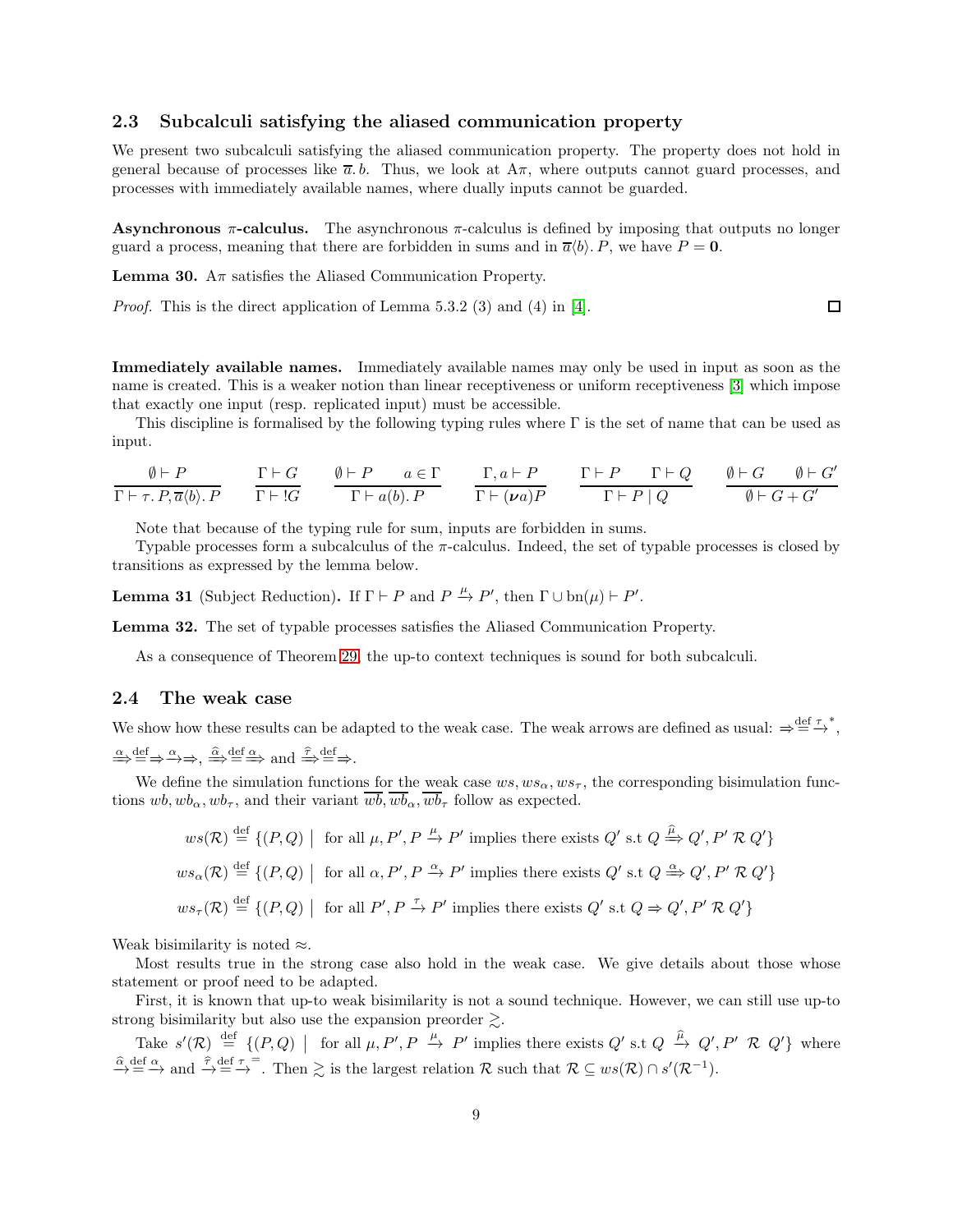**Lemma 33.**  $\mathcal{F}_{\sim}, \mathcal{F}_{\geq}$  is wb<sub>α</sub>-compatible.

The aliased communication property needs also to be changed to use weak arrows so that the proof of substitution goes without trouble.

**Definition 34** (Weak Aliased Communication Property). We say that a set of processes  $P$  satisfies the weak aliased communication property if for all process  $P$  in  $P$ , we have the following properties:

- $P \xrightarrow{\overline{a}(b)} \xrightarrow{c(b)} P'$  implies  $P\sigma \Rightarrow P'\sigma$  for all  $\sigma$  s.t.  $\sigma(a) = \sigma(c)$ .
- $P \xrightarrow{(\nu b)\overline{a}\langle b \rangle} \xrightarrow{c\langle b \rangle} P'$  implies  $P\sigma \Rightarrow (\nu b)P'\sigma$  for all  $\sigma$  s.t.  $\sigma(a) = \sigma(c)$ .

Weak bisimilarity is not a congruence for sum. Indeed, we have  $\tau \cdot a \approx a$  but  $\tau \cdot a + b \not\approx a + b$ . Congruence is usually recovered by considering non-degenerate contexts, that is, contexts where the hole is not directly under a sum operator. Therefore, we want to prove the soundness of up-to non-degenerate contexts, and thus we use the up-to guarded sum technique instead of the previous up-to sum technique:

$$
\texttt{sum}_{\texttt{g}}(\mathcal{R}) = \{(\sum_i G_i, \sum_i G'_i) \bigm| \forall i, (G_i, G'_i) \in (\texttt{tau} \cup \texttt{out} \cup \texttt{inp} \cup \texttt{refl})(\mathcal{R})\}
$$

**Lemma 35.**  $id \cup \text{sum}_{\mathbf{z}}$  is  $\overline{b}_{\alpha}$ -compatible up to sub  $\cup$  refl and  $\overline{b}_{\alpha}, \overline{b}_{\tau}$ -compatible up to  $id \cup$  refl.

*Proof.* We prove  $\texttt{sum}_{g} \subseteq b_{\tau} \circ (id \cup \texttt{ref1})$  and  $\texttt{sum}_{g} \subseteq b_{\alpha} \circ (\texttt{sub} \cup \texttt{ref1})$ . Suppose  $\sum_i G_i \stackrel{\mu}{\to} G'$ , then  $G_{i_0} \stackrel{\mu}{\to} G'$ .

- If  $(G_{i_0}, G'_{i_0}) \in \text{refl}(\mathcal{R})$ , then  $\sum_i G'_i$  $\xrightarrow{\mu} G'$  and  $(G', G') \in \texttt{refl}(\mathcal{R})$
- If  $(G_{i_0}, G'_{i_0}) \in \text{tau}(\mathcal{R})$ , then  $\mu = \tau$ , so  $G'_{i_0} = \tau$ . G'' with  $G' \mathcal{R} G''$  and  $\sum_i G'_i \stackrel{\tau}{\to} G''$  and  $(G', G'') \in$  $id(\mathcal{R})$
- If  $(G_{i_0}, G'_{i_0}) \in \text{out}(\mathcal{R})$ , then  $\mu = \overline{a}\langle b \rangle$ ,  $G_{i_0} = \overline{a}\langle b \rangle$ .  $G'$ . So  $G'_{i_0} = \overline{a}\langle b \rangle$ .  $G''$  with  $G' \mathcal{R} G''$  and  $\sum_i G'_i$  $\xrightarrow{\mu}$  $G''$  and  $(\check{G}', G'') \in \text{id}(\mathcal{R})$ .
- If  $(G_{i_0}, G'_{i_0}) \in \text{inp}(\mathcal{R})$ , then  $\mu = a\langle c \rangle$ ,  $G_{i_0} = a(b)$ . G'' with  $G' = G''\{\zeta/b\}$ . So  $G'_{i_0} = a(b)$ . G''' with  $G'' \mathrel{\mathcal{R}} G'''$  and  $\sum_i G'_i$  $\stackrel{\mu}{\to} G''' \{c/b\}$  and  $(G', G''' \{c/b\}) \in sub(\mathcal{R})$ .

 $\Box$ 

The proof for replication needs also to be changed. We show instead that  $id \cup \text{rep}$  is  $\overline{b}_{\alpha}, \overline{b}_{\tau}$ -compatible up to  $\mathcal{F}_{\sim} \circ (\text{pcomp} \cup id)$ . Intuitvely, the problem is similar to the case of the sum, but because we have the law ! $G \sim$  ! $G \mid G$ , it does not break soundness.

The other proofs can be carried out without any modification, and we can then conclude with the soundness of the whole up-to technique:

Theorem 36. If the weak aliased communication property holds, then  $(\mathcal{F}_{\geq} \cup id\cup \texttt{refl} \cup \texttt{sub} \cup \texttt{res} \cup \texttt{pcomp} \cup$  $\operatorname{\mathsf {sum}}_\mathsf g\cup\operatorname{\mathsf {rep}}\cup\operatorname{\mathsf {tau}}\cup\operatorname{\mathsf {out}}\cup\operatorname{\mathsf{inp}})^\omega\text{ is }\overline{wb}\text{-}\operatorname{\mathsf {sound}}.$ 

We can now show that both subcalculi also satisfy the weak aliased communication property.

In asynchronous π-calculus, we know that outputs, being asynchronous, may always be postponed as expressed below.

<span id="page-9-0"></span>**Lemma 37.** If 
$$
P \xrightarrow{\overline{a}\langle b \rangle} \xrightarrow{\mu} P'
$$
 then  $P \xrightarrow{\mu} \overline{\overline{a}\langle b \rangle} P'$ .  
If  $P \xrightarrow{\overline{a}\langle b \rangle} P'$  and  $b \notin \text{fn}(\mu)$ , then  $P \xrightarrow{\mu} \overline{\overline{a}\langle b \rangle} P'$ .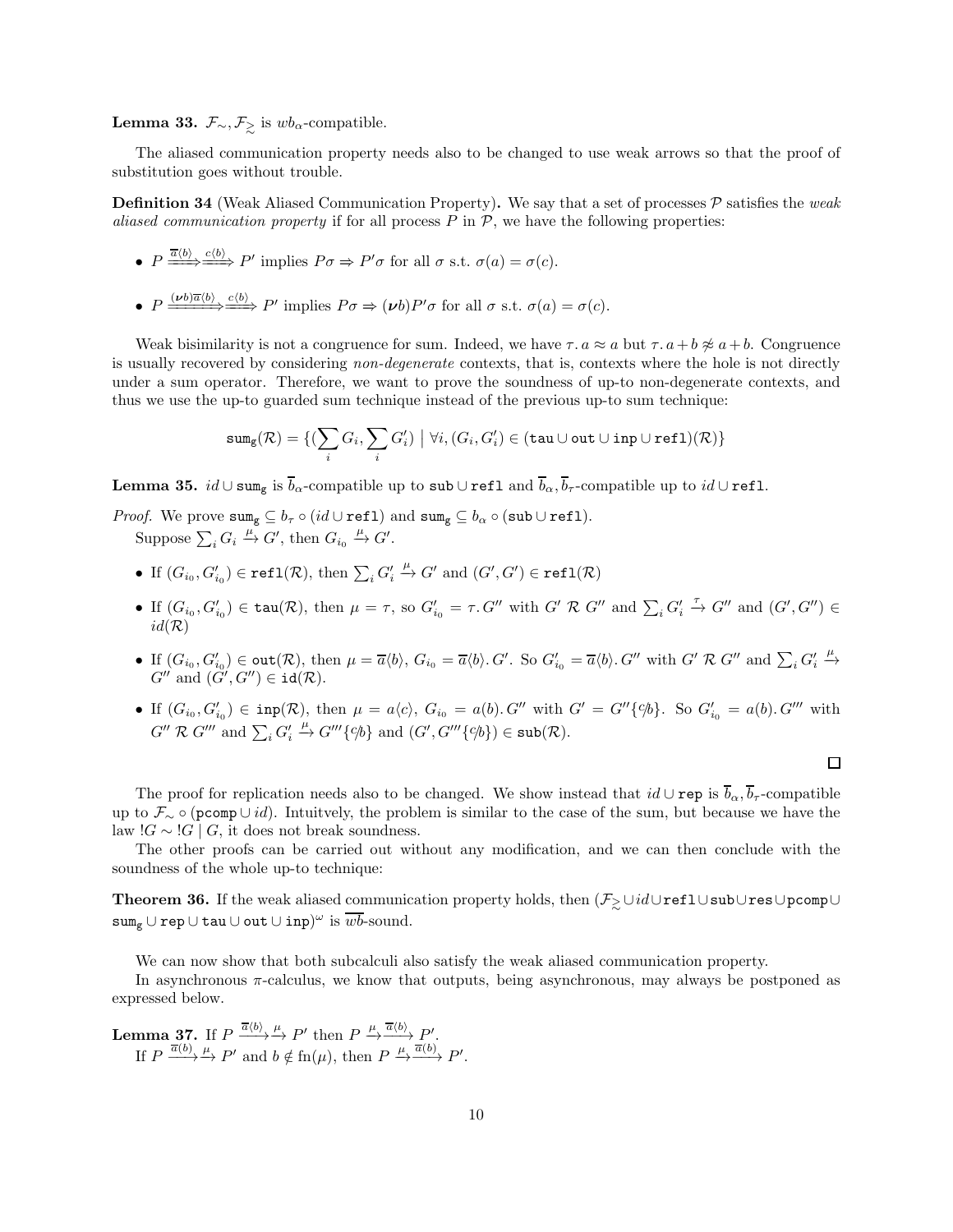Thus, if  $P \stackrel{\overline{a}(b)}{\longrightarrow} \stackrel{c(b)}{\longrightarrow} P'$ , then  $P \stackrel{\overline{a}(b)}{\longrightarrow} \stackrel{c(b)}{\longrightarrow} P'$  so  $A\pi$  satisfies the weak aliased communication property.

For immediately available names, the reasoning is reversed. As inputs are immediately available, we can show that they can be preponed:

<span id="page-10-1"></span>**Lemma 38.** If  $P \xrightarrow{\mu} \xrightarrow{a \langle b \rangle} P'$  and  $a \notin \text{bn}(\mu)$ , then  $P \xrightarrow{a \langle b \rangle} \xrightarrow{\mu} P'$ .

Again, this lemma ensures that if  $P \stackrel{\overline{p}(b)}{\longrightarrow} \stackrel{q(b)}{\longrightarrow} P'$ , then  $P \Rightarrow \frac{\overline{p}(b)}{\longrightarrow} \stackrel{q(b)}{\longrightarrow} P'$  and so we can conclude.

We can notice a symmetry between Lemmas [37](#page-9-0) and [38,](#page-10-1) the former delays outputs while the latter anticipates inputs.

This shows that both calculi are also a congruence for the weak bisimilarity and that the up-to context technique is sound.

Remark 39. Note that, in the (weak) aliased communication property, we quantify over all names  $a, c$ , being the subject of the output and input respectively. If we impose that the property holds for only some names, for instance if only a subset of names are asynchronous or immediately available, then we have the soundness of up-to substitution restricted to those asynchronous names (resp. immediately available names), and up-to input that only carry asynchronous names (resp. immediately available names).

# References

- [1] Jean-Marie Madiot, Damien Pous, and Davide Sangiorgi. Bisimulations up-to: Beyond first-order transition systems. In Paolo Baldan and Daniele Gorla, editors, CONCUR 2014 - Concurrency Theory - 25th International Conference, CONCUR 2014. Proceedings, volume 8704 of Lecture Notes in Computer Science, pages 93–108. Springer, 2014.
- [2] Damien Pous. Coinduction all the way up. In Martin Grohe, Eric Koskinen, and Natarajan Shankar, editors, Proceedings of the 31st Annual ACM/IEEE Symposium on Logic in Computer Science, LICS '16, New York, NY, USA, July 5-8, 2016, pages 307–316. ACM, 2016.
- <span id="page-10-0"></span>[3] D. Sangiorgi. The name discipline of uniform receptiveness. Theor. Comput. Sci., 221(1-2):457–493, 1999.
- [4] Davide Sangiorgi and David Walker. The Pi-Calculus a theory of mobile processes. Cambridge University Press, 2001.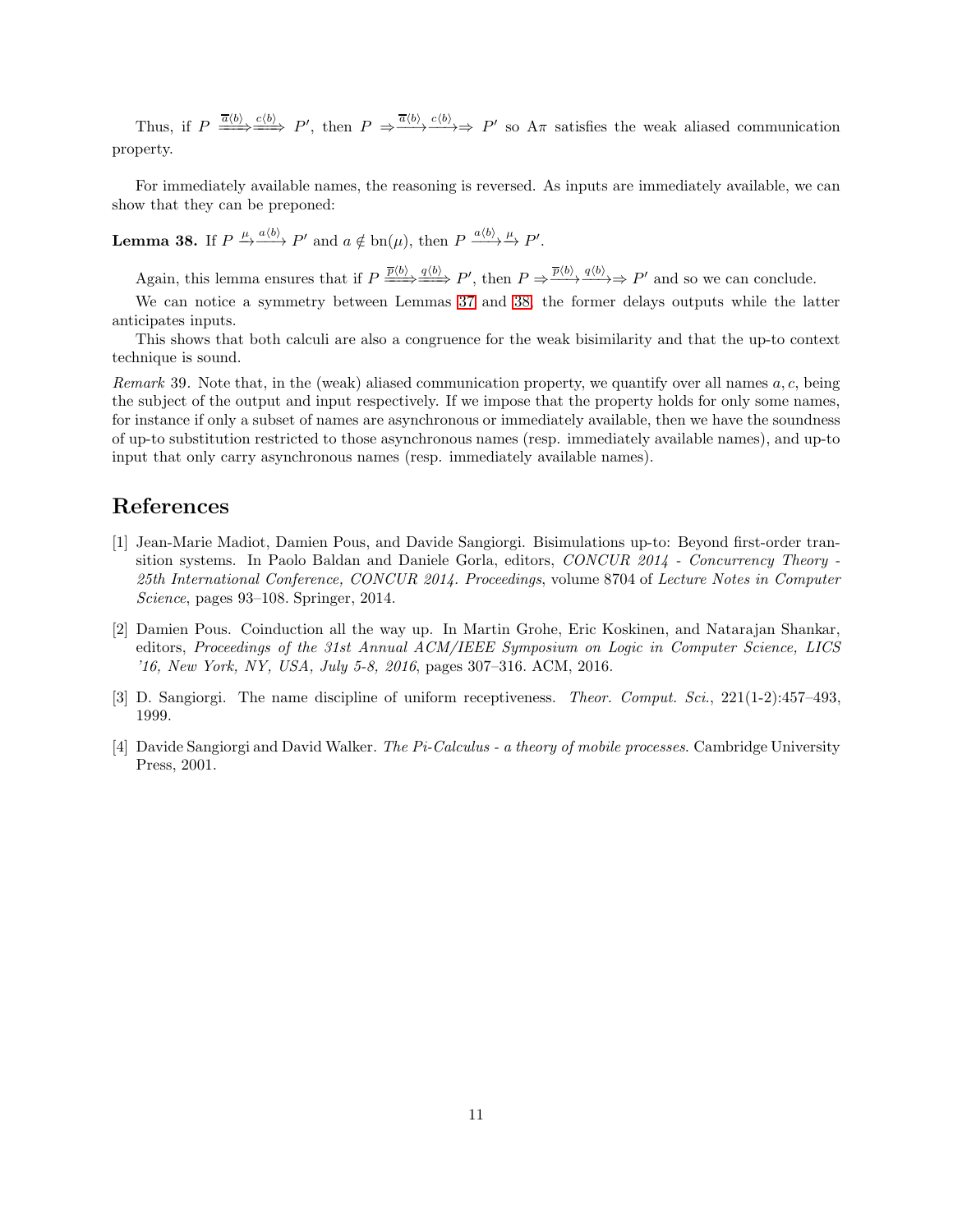## A Language with lookahead

Theorem [15](#page-3-0) is sufficient to derive result with operator enabling after more than transitions.

Consider the language

$$
P ::= \mathsf{op}(P) \mid a.P \mid \mathbf{0}
$$

with the following semantic

$$
\frac{P \xrightarrow{a} P}{\text{op}(P) \xrightarrow{a} P'} \frac{P \xrightarrow{a} P'}{\text{op}(P) \xrightarrow{a} P'}
$$

It is known that up-to-bisimilarity-and-context is unsound. However, one could tweak this language to make it sound.

### A.1 Two prefixes

A first way would be to consider two prefixes a and b, with a.  $P \xrightarrow{a} P$  and b.  $P \xrightarrow{b} P$  but only  $\frac{P \xrightarrow{b} P}{P \xrightarrow{a}} P'$  $\overline{\mathsf{op}_1(P) \stackrel{a}{\to} P'}$ .

One could define simply  $b_a$ ,  $b_b$  two bisimulations using actions a and b respectively.

Then with  $op_1(\mathcal{R}) = \{ (op_1(P), op_1(Q)) \mid P \mathcal{R} Q \}$ , we have  $op_1 \circ b_b \subseteq b_b \circ op_1$  (there cannot be any b transition) and  $\textsf{op}_1 \circ (b_b^2 \cap b_a) \subseteq b_a \circ \textsf{op}_1$ .

### A.2 Second version

First, we need to show a variation of Theorem [15.](#page-3-0) Here, we add the condition that  $g \subseteq id$  along with a rather technical condition  $(\star)$  (stated to remain as general as possible), which is always verified in practice (for instance, if f is expansive). It allows us to show the soundness when we add an extra h in front of  $g^m$ , i.e in the case where f is  $h \circ g^m$ , h-compatible.

<span id="page-11-0"></span>**Theorem 40.** If  $f, g, h$  are monotone,  $g \subseteq id$  and f is both g-compatible,  $h \circ g^m$ , h-compatible (with  $m \ge 1$ ) and verifies the following:

$$
\forall n \in \mathbb{N}, f^n \circ (\bigcup_{i \le mn+1} f^i) \subseteq \bigcup_{i \in \mathbb{N}} f^i
$$
 (\*)

then f is  $g \cap h$ -sound via  $f^{\omega}$ .

*Proof.* Note that if  $\mathcal{R} \subseteq ((q \cap h) \circ f)(\mathcal{R})$  then  $\mathcal{R} \subseteq (q \circ f)(\mathcal{R})$  and  $\mathcal{R} \subseteq (h \circ f)(\mathcal{R})$ .

We already know that f is g-sound via  $f^{\omega}$  so  $f^{\omega}(\mathcal{R}) \subseteq g(f^{\omega}(\mathcal{R}))$ .

As  $g \subseteq id$ , we have  $h \circ g^m \cap h = h \circ g^m$ . Thus  $f \circ h \circ g^m \subseteq h \circ f$ .

Now, let's show that the same inclusion holds for  $h$ . We prove by induction on  $n$  that

$$
f^n \circ h \circ g^{mn} \subseteq h \circ f^n \tag{(\Delta)}
$$

For  $n = 0$ , trivial. For  $n \geq 0$ ,

$$
f^{n+1} \circ (h \circ g^{m(n+1)}) = f^n \circ f \circ h \circ g^m \circ g^{mn}
$$
  
\n
$$
\subseteq f^n \circ h \circ f \circ g^{mn}
$$
  
\n
$$
\subseteq f^n \circ h \circ g^{mn} \circ f
$$
  
\n
$$
\subseteq f^n \circ f \circ f
$$
  
\n
$$
f \text{ is } g^m, h\text{-compatible}
$$
  
\n
$$
f \text{ is } g \circ g^m \circ g^{mn}
$$
  
\n
$$
f \text{ is } g \circ g^m \circ g^{mn}
$$
  
\nby induction

By monotonicity of g and f, we can prove by a simple induction that  $\mathcal{R} \subseteq (g \circ f)(\mathcal{R})$  implies  $\mathcal{R} \subseteq$  $(g \circ f)^{mn}(\mathcal{R})$ . Then, we have  $\mathcal{R} \subseteq (h \circ f)(\mathcal{R}) \subseteq (h \circ f) \circ (g \circ f)^{mn}(\mathcal{R})$ 

So  $\mathcal{R} \subseteq (h \circ g^{mn} \circ f^{mn+1})(\mathcal{R})$  by compatibility and if we note  $f^{\omega}_{mn+1} = \bigcup_{i \leq mn+1} f^i$ , as g and h are monotone we have  $\mathcal{R} \subseteq (h \circ g^{mn} \circ f_{mn+1}^{\omega})(\mathcal{R})$ .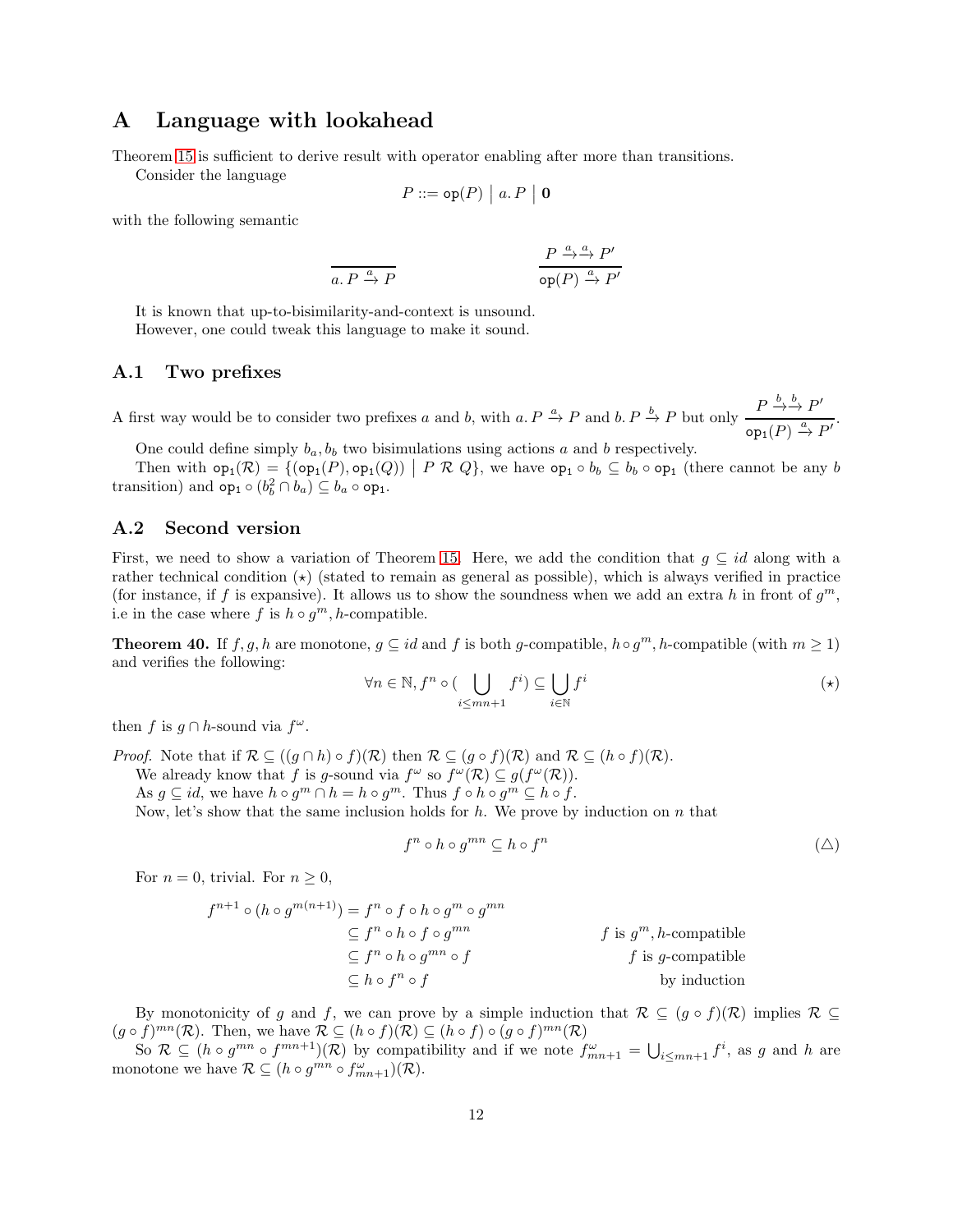Thus:

$$
\mathcal{R} \subseteq (h \circ g^{mn} \circ f_{mn+1}^{\omega})(\mathcal{R})
$$
\n
$$
f^{n}(\mathcal{R}) \subseteq (f^{n} \circ h \circ g^{mn} \circ f_{mn+1}^{\omega})(\mathcal{R}) \qquad f \text{ monotone}
$$
\n
$$
\subseteq (h \circ f^{n} \circ f_{mn+1}^{\omega})(\mathcal{R}) \qquad \qquad \text{by } (\triangle)
$$
\n
$$
\subseteq (h \circ f^{\omega})(\mathcal{R}) \qquad \qquad \text{by } (\star)
$$

Therefore,  $f^{\omega}(\mathcal{R}) \subseteq h(f^{\omega}(\mathcal{R}))$ In the end, we have  $f^{\omega}(\mathcal{R}) \subseteq (g \cap h)(f^{\omega}(\mathcal{R}))$ .

□

This new theorem allows us to create a new operator  $op_2$  with  $\frac{P \xrightarrow{a} b} P'$  $\overline{\text{op}_2(P) \xrightarrow{a} P'}$  meaning it can now perform action a as its first action. In that case,  $\texttt{op}_2 \circ (b_a \circ b_b \cap b_a) \subseteq b_a \circ \texttt{op}_2$ .

We may also take  $\frac{P \xrightarrow{\mu} \overset{b}{\rightarrow} P'}{\xrightarrow{\qquad} P}$  $\frac{a}{\exp\left(P\right)} \xrightarrow{a} P'$  with  $\mu \in \{a, b\}$  and, noting b for the whole bisimulation (i.e  $b_a \cap b_b$ ), show  $\mathsf{op}_2 \circ (b \circ b_b \cap b) \subseteq b \circ \mathsf{op}_2$ .

### A.3 Chaining further

Compared to the previous examples where we split a bisimulation b by splitting the set of actions in two  $b_\tau$ ,  $b_\alpha$ , one could also build incrementally smaller bisimulation, for instance proving  $b^m_\alpha$ , *b*-compatibility instead of  $b^m_\alpha$ ,  $b_\tau$ -compatibility.

This approach may require a bit more redundancy to prove compatibility results, but it does make statements easier to read. Here, we aim to decompose b using more than 2 functions, so we will use this incremental approach.

<span id="page-12-0"></span>**Lemma 41.** If f is  $g_1 \cap g_2$ -compatible and  $g_2^n, g_3$ -compatible, then f is  $(g_1 \cap g_2)^n \cap g_3$ -compatible.

Proof.

$$
f \circ ((g_1 \cap g_2)^n \cap g_3) = f \circ ((g_1 \cap g_2)^n \cap g_2^n \cap g_3)
$$
  
\n
$$
\subseteq f \circ (g_1 \cap g_2)^n \cap f \circ (g_2^n \cap g_3)
$$
  
\n
$$
\subseteq (g_1 \cap g_2)^n \circ f \cap g_3 \circ f
$$
  
\n
$$
= ((g_1 \cap g_2)^n \cap g_3) \circ f
$$
  
\nby compatibility

 $\Box$ 

This Lemma allows us to chain Lemma [10](#page-2-1) into one compatible function. For simplicity, we will assume  $f$  is expansive.

<span id="page-12-1"></span>**Theorem 42.** If  $f, g_i$  are monotone, f is expansive,  $g_1 \supseteq \cdots \supseteq g_n$ , and f is  $g_1$ -compatible and for some  $(m_i)_{i \leq n}$  with  $m_i \geq 1$ ,  $g_i^{m_i}, g_{i+1}$ -compatible, then f is  $g_n$ -sound via  $f^{\omega}$ .

*Proof.* First, we define  $h_i$  with  $h_1 = g_1$  and  $h_{i+1} = g_{i+1} \cap h_i^{m_i}$ . We show by induction on i that f is  $h_i$ -compatible.

When  $i = 1$ , this is true by assumption.

For  $i = 2$ , as f is  $h_1$ -compatible, it is also  $h_1^{m_1}$ -compatible. Thus, by Lemma [10,](#page-2-1) f is  $g_2 \cap h_1^{m_1}$ -compatible. For  $i \geq 2$ , as f is  $g_i \cap h_{i-1}^{m_{i-1}}$ -compatible and  $g_i^{m_i}, g_{i+1}$ -compatible, by Lemma [41,](#page-12-0) f is  $g_{i+1} \cap (g_i \cap h_{i-1}^{m_{i-1}})^{m_i}$ compatible.

Next, we will show by induction that  $\mathcal{R} \subseteq (h_i \circ f^{n_i})(\mathcal{R})$  for some  $n_i \geq 1$ . As  $\mathcal{R} \subseteq (g_n \circ f)(\mathcal{R})$ , then  $\mathcal{R} \subseteq (g_i \circ f)(\mathcal{R})$  for all  $i$ , so  $\mathcal{R} \subseteq (h_1 \circ f)(\mathcal{R})$ .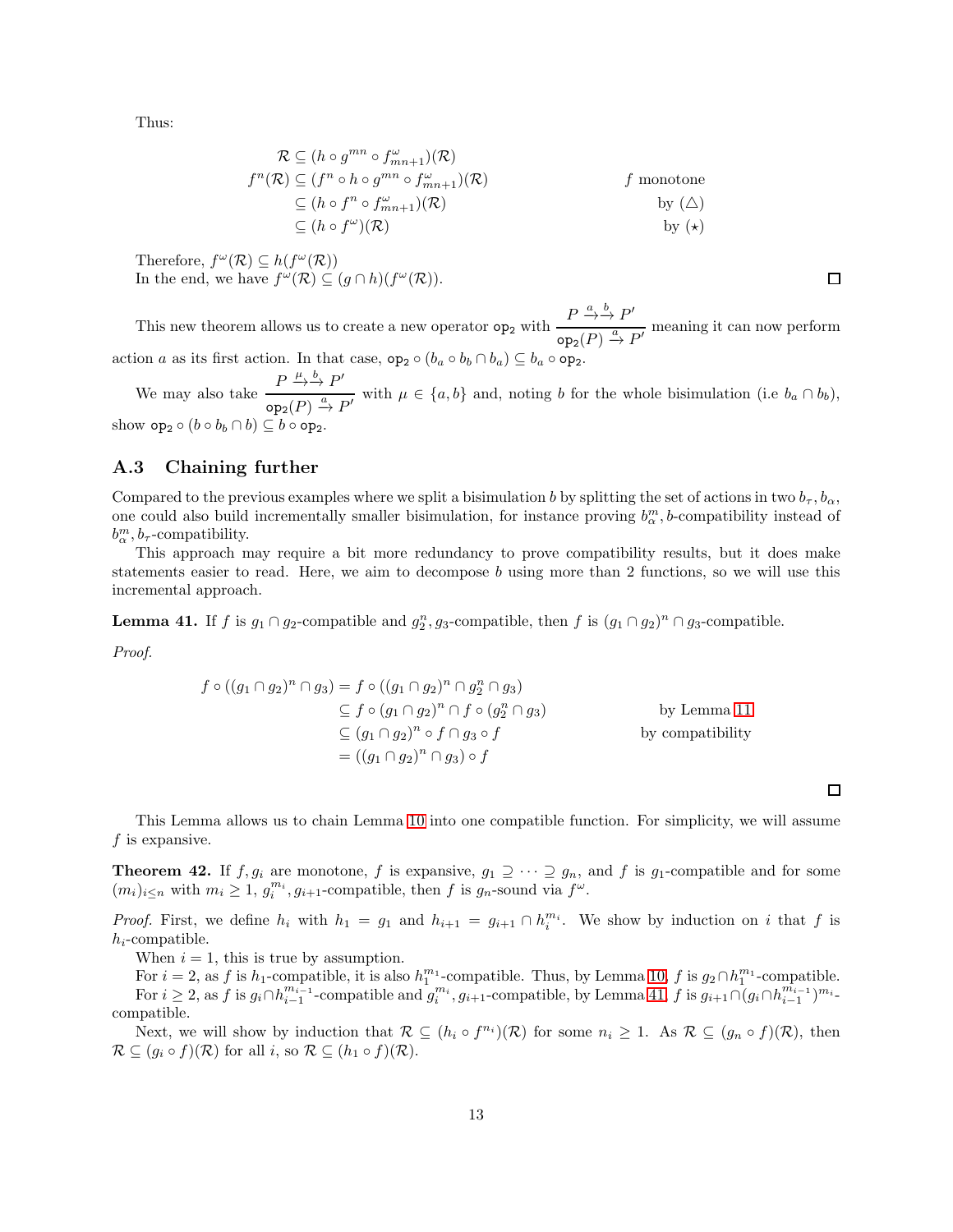Then if  $\mathcal{R} \subseteq (h_i \circ f^{n_i})(\mathcal{R}), \mathcal{R} \subseteq (h_i \circ f^{n_i})^{m_i}(\mathcal{R}),$  and as f is  $h_i$ -compatible,  $\mathcal{R} \subseteq (h_i^{m_i} \circ f^{n_i+m_i})(\mathcal{R}).$ Additionally,  $\mathcal{R} \subseteq (g_{i+1} \circ f)(\mathcal{R})$ . As f is expansive,  $f \subseteq f^{n_i * m_i}$ , so  $\mathcal{R} \subseteq (g_{i+1} \circ f^{n_i * m_i})(\mathcal{R})$ .

Thus,  $\mathcal{R} \subseteq ((g_{i+1} \cap h_i^{m_i}) \circ f^{n_i * m_i})(\mathcal{R}).$ 

To sum up, f is  $h_n$ -compatible and  $\mathcal{R} \subseteq (h_n \circ f^N)(\mathcal{R})$  for some  $N \geq 1$ . As  $(f^N)^\omega = f^\omega$ , we obtain that  $f^{\omega} \subseteq g_n(f^{\omega}(\mathcal{R})).$  $\Box$ 

### A.4 Unverified approaches

Having integers  $n \geq 1$  as prefixes, i.e  $n \cdot P \stackrel{n}{\rightarrow} P$ , and

$$
\frac{P \xrightarrow{n} \xrightarrow{n} P'}{\text{op}_3(P) \xrightarrow{n+1} P'} \qquad \qquad \frac{P \xrightarrow{n} \xrightarrow{m} P'}{\text{op}_4(P) \xrightarrow{n+m} P'}
$$

With  $b_n$  the bisimulation obtained by looking at transitions  $\stackrel{m}{\rightarrow}$  with  $m \leq n$ .

We should have  $\texttt{op}_i \circ b_1 \subseteq b_1 \circ \texttt{op}_i$  for  $i = 3, 4$ , and for all  $n \geq 1$ ,  $\texttt{op}_i \circ (b_n^2 \cap b_{n+1}) \subseteq b_{n+1} \circ \texttt{op}_i$  for  $i = 3, 4$ . Thus, for all  $n \geq 1$ , op<sub>3</sub> and op<sub>4</sub> are valid up-to techniques for  $b_n$ .  $\star$  What about b?

$$
\frac{P \xrightarrow{n} \xrightarrow{m} P'}{\text{ops}(P) \xrightarrow{n} P'} n > m
$$

We should have  $\mathsf{op}_5 \circ b_1 \subseteq b_1 \circ \mathsf{op}_5$ , and for all n,  $\mathsf{op}_5 \circ (b_{n+1} \circ b_n \cap b_{n+1}) \subseteq b_{n+1} \circ \mathsf{op}_5$ .

 $\star$  Maybe we can redo Theorem [42](#page-12-1) as with Theorem [40](#page-11-0) ?

# B Side note: Sergueï

It has nothing to do with the rest but it is another way of splitting the bisimulation in parts. It resembles the idea of having up-to weak except for the  $\tau$  where it is an expansion instead. Using the definition below, it means that  $\mathcal{F}_{\approx}$  is an up-to technique (limited usage) while  $\mathcal{F}_{\geq}$  is a strong up-to techniques (always usable).

We suppose we divide the bisimulation into passive and active clauses  $b = b_a \cap b_p$ .  $\star$  (actually, it corresponds more to the notion of respectfulness so with  $\overline{b}$ )

**Definition 43.** f strongly evolves to g, h if for any  $\mathcal{R}, S, T, \mathcal{R} \subseteq b_p(S) \cap b_a(T)$ , then  $f(\mathcal{R}) \subseteq (b_p \circ g)(S) \cap b_a(T)$  $(b_a \circ h)(T)$ .

f evolves to g, h if for any  $\mathcal{R}, T, \mathcal{R} \subseteq b_p(\mathcal{R}) \cap b_a(T)$ , then  $f(\mathcal{R}) \subseteq (b_p \circ g)(\mathcal{R}) \cap (b_a \circ h)(T)$ .

**Definition 44.** f is an up-to technique if  $\mathcal{R} \subseteq (b_p \cap b_a \circ f)(\mathcal{R})$  implies  $\mathcal{R}$  is included in b-bisimilarity. f is a strong up-to technique if  $\mathcal{R} \subseteq ((b_p \cap b_a) \circ f)(\mathcal{R})$  implies  $\mathcal R$  is included in b-bisimilarity.

**Lemma 45.** If we have two sets  $\{id\} \subseteq G \subseteq F$  of continuous functions, with

- for all  $f \in G$ , f strongly evolves to  $(\cup G)^{\omega}$ ,  $(\cup F)^{\omega}$
- for all  $f \in F$ , f evolves to  $(\cup G)^\omega \circ F \circ (\cup G)^\omega$ ,  $(\cup F)^\omega$

then all  $f \in G$  are strong up-to techniques and all  $f \in F$  are up-to techniques.

# C Draft

Suppose  $b_1 \subseteq b_2$  and take  $\sim_1, \sim_2$  be the greatest post-fixed points of  $b_1$  and  $b_2$  respectively. As  $\sim_1 \subseteq b_1(\sim_1) \subseteq b_2(\sim_1)$ , we have  $\sim_1 \subseteq \sim_2$ .